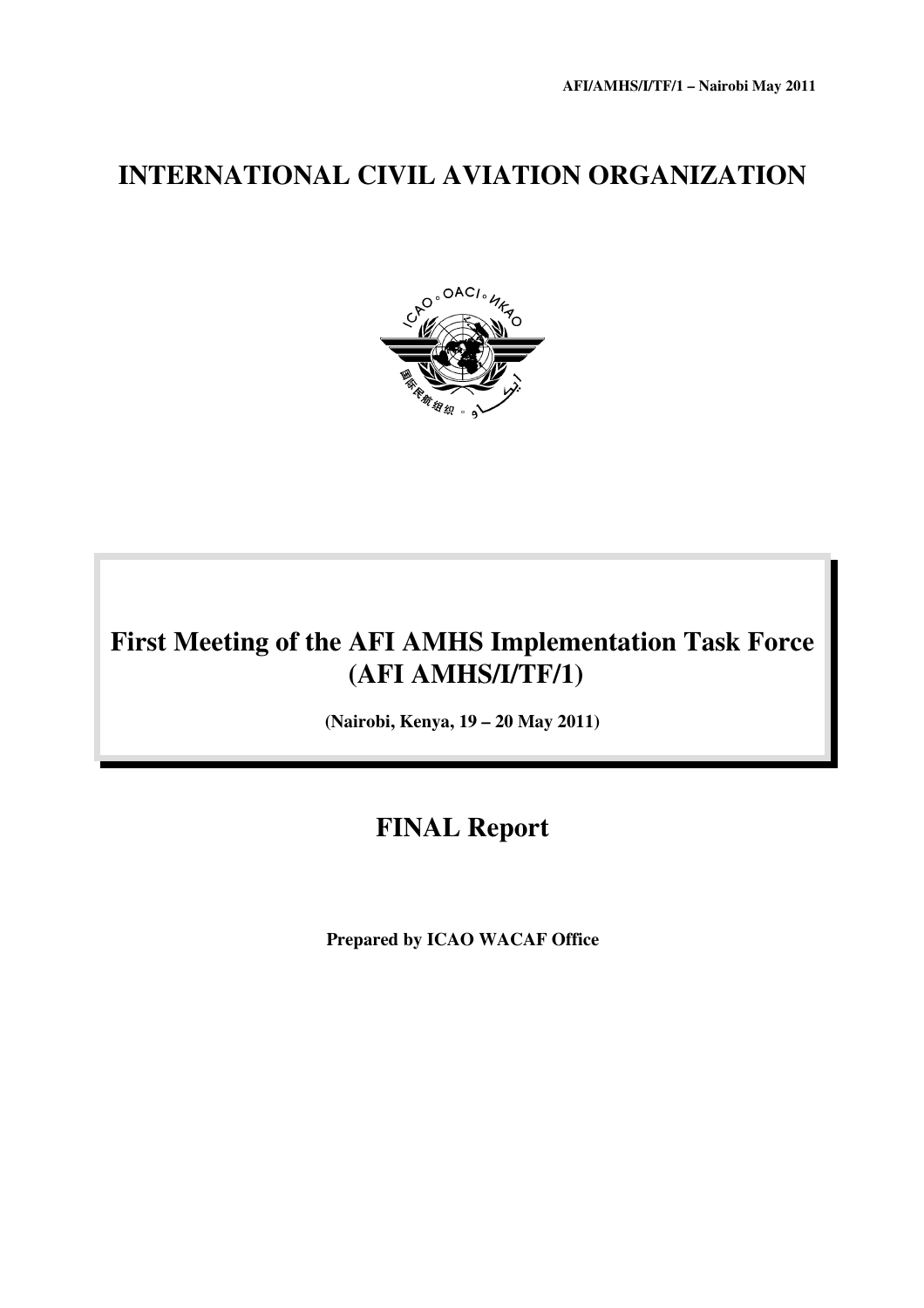**AFI/AMHS/I/TF/1 – Nairobi May 2011**

**The designations employed and the presentation of the material in this publication do not imply the expression of any opinion whatsoever on the part of ICAO concerning the legal status of any country, territory, city or area or of its authorities, or concerning the delimitation of its frontiers or boundaries.**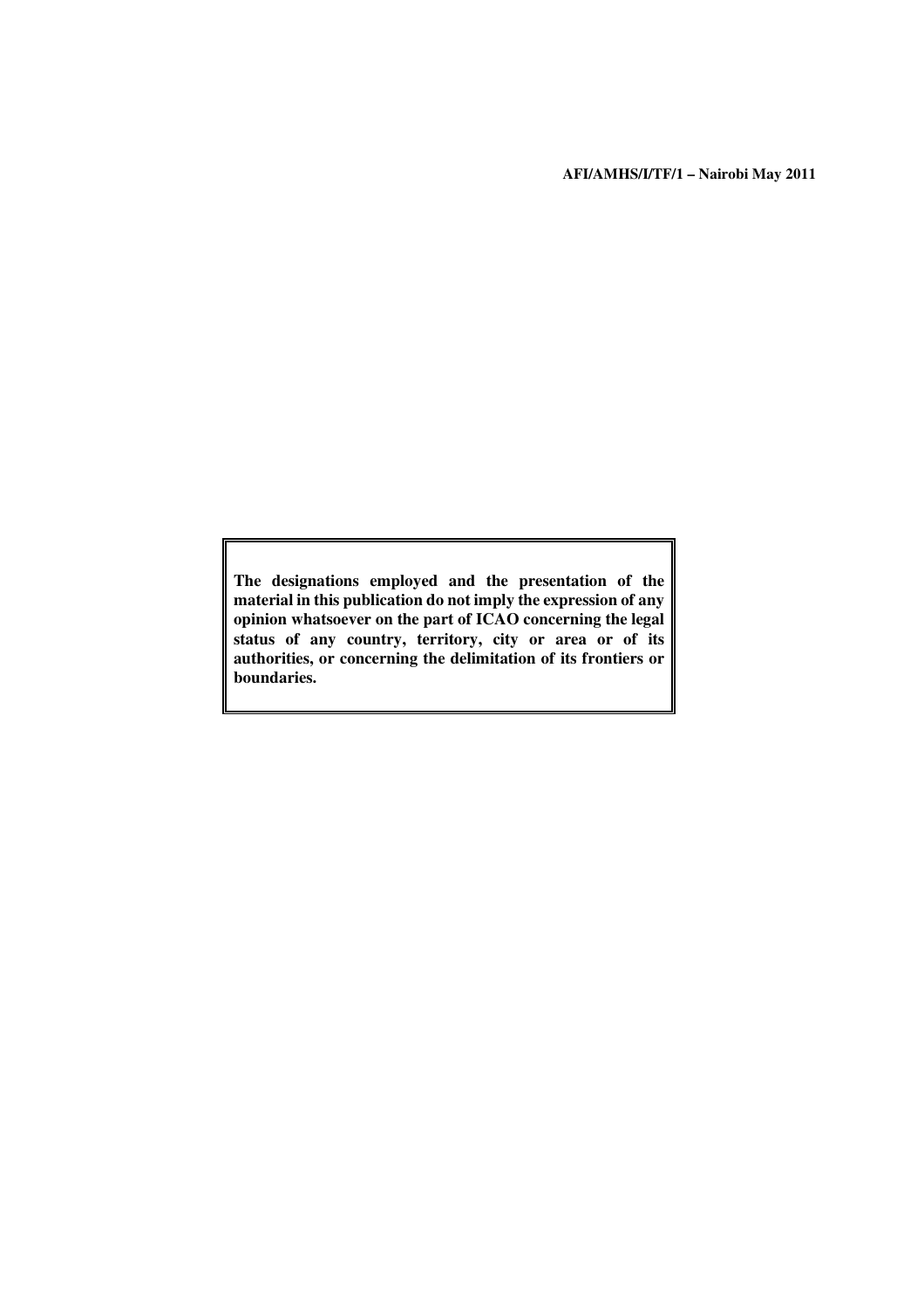# AFI/AMHS/WS/1 - Nairobi May 2011

## **TABLE OF CONTENTS**

 $\sim$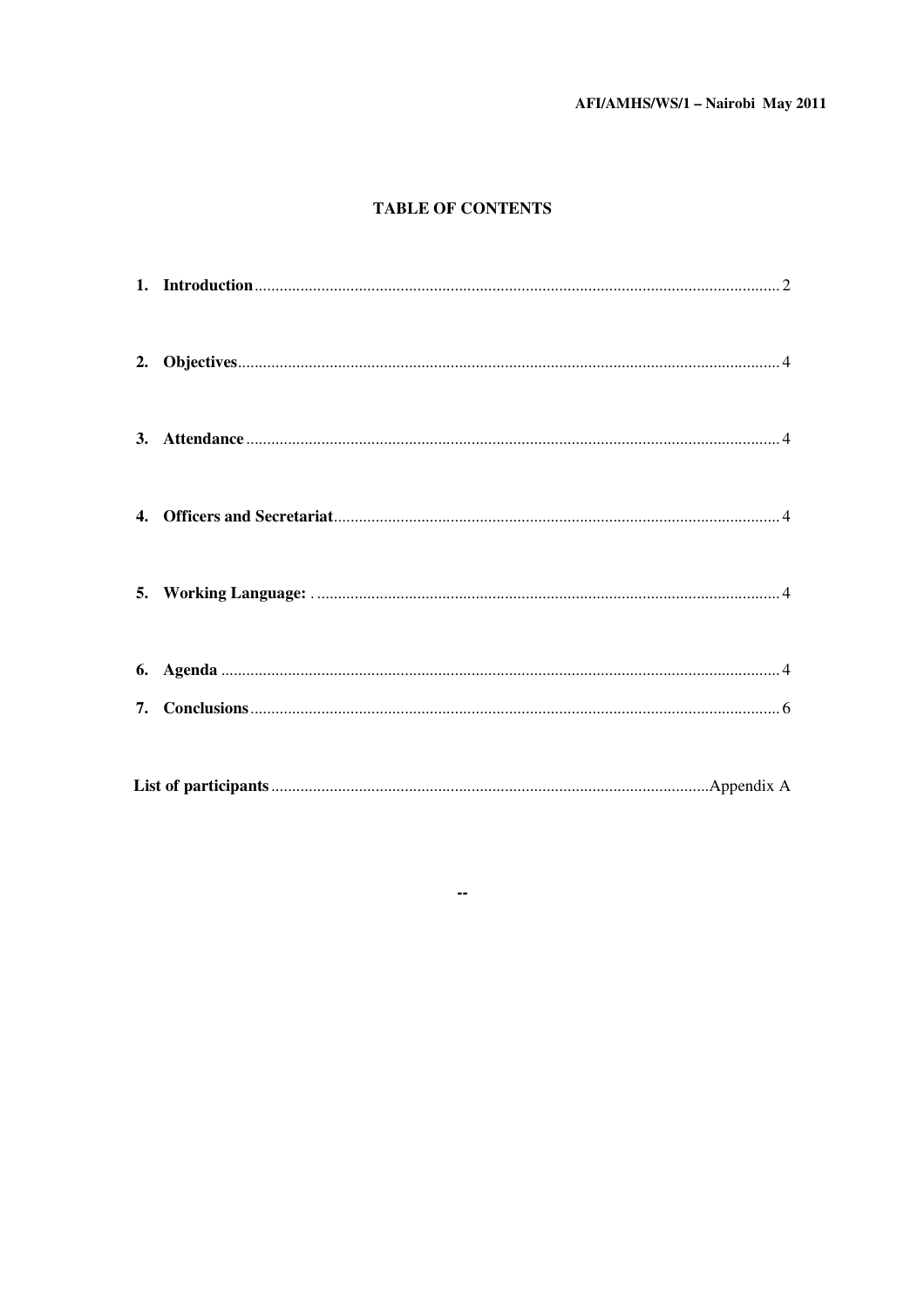# **PART I – HISTORY OF THE MEETING**

# **1. Introduction**

The First Meeting of the AFI ATS Message Handling System Implementation Task Force (AFI AMHS /I/ TF/1) was held at the ICAO Eastern and Southern Regional office, United Nations Office, Nairobi, Gigiri, Kenya from, 19 to 20 May 2011.

# **2. Objective**

 The main objective of the Task Force was to develop guidance to ensure that a standardized and harmonized implementation process of AMHS is adopted within the AFI Region.

# **3. Attendance**

 The meeting was attended by Thirty four (34) participants from Fourteen (14) Contracting States, two (02) Air Navigation Service Providers (ASECNA acting on behalf AFI 17 Contracting States & ATNS) and an AMHS facilities manufacturer, namely AVITECH from Germany. A list of participants is provided at **Appendix** A.

# **4. Officers and Secretariat**

 The meeting nominated **Mrs Lindi-Lee KIRKMAN** from ATNS/ South Africa as Chairperson. **Mr. Francois Xavier SALAMBANGA**, Regional Officer, Communication, Navigation and Surveillance (CNS) from the ICAO Regional Office for Western and Central Africa (Dakar), acted as Secretary of the AFI AMHS Implementation Task Force, and was assisted by **Mr. Prosper ZO'O MINTO'O**, Regional Officer, Communications, Navigation and Surveillance from the ICAO Eastern and Southern Africa Office, Secretary of the APIRG Communications, Navigation and Surveillance Sub-group (CNS/SG).

# **5. Working language**

 The meeting was conducted in English and the meeting documentation was issued in this language.

# **6. Agenda**

**Agenda Item 1**: Election of the Chairperson and Vice-Chairperson of the AMHS Implementation Task Force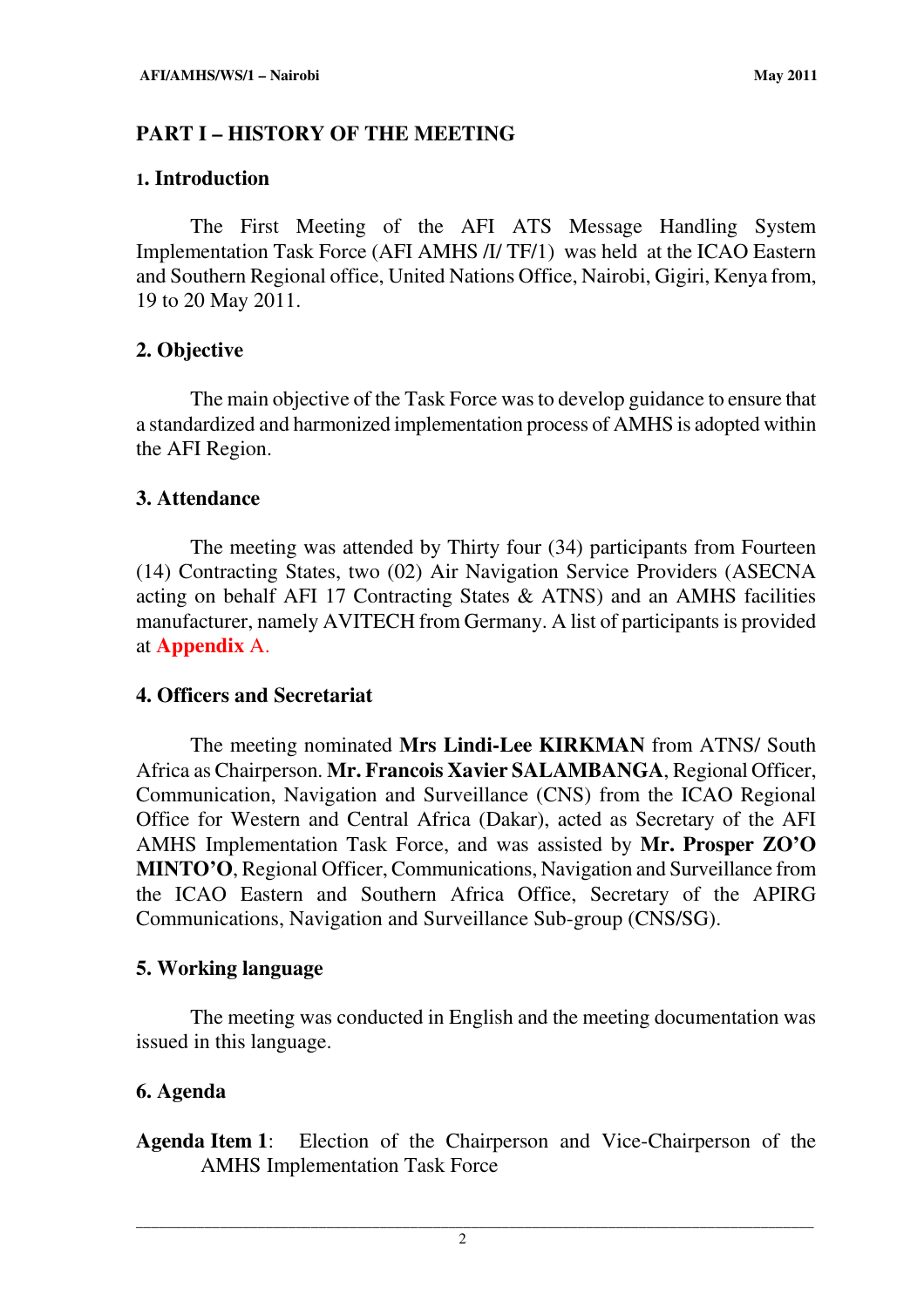**Agenda Item 2:** Review of the AMHS Implementation Task Force Terms of Reference and Work Programme

**Agenda Item 3:** Review of AFTN Performance

**Agenda Item 4:** Overview of ATN and AMHS

**Agenda Item 5:** AMHS Planning and Implementation

- 5.1 *Planning and Implementation Activities*
- 5.1.1 *Planning and Implementation Activities by AFI States*
- 5.1.2 *Planning and Implementation Activities by other Regions/States*

5.1.3 *Review of the Report of the Second Meeting of the AFI ATN Planning Task Force* 

5.1.4 *Review of the EUR AMHS Manual (Version 6.0)* 

- 5.2 *Development of an AMHS Manual for the AFI Region*
- **Agenda Item 6:** Procedures for Global Coordination of AMHS Address Information
- **Agenda Item 7:** Work Programme and Composition of the AMHS Implementation Task Force and Assignment of Responsibilities and Timelines for identified Activities

**Agenda Item 8:** Any other Business

### **8. Summary of Conclusions and Decisions**

The following conclusions and decisions were formulated by the Task Force

| <b>Number</b>                | <b>Title</b>                                                              |  |  |
|------------------------------|---------------------------------------------------------------------------|--|--|
| <b>Agenda Item 1</b>         | Election of the Chairperson and Vice-Chairperson of the AMHS              |  |  |
|                              | <b>Implementation Task Force</b>                                          |  |  |
|                              | <b>NIL</b>                                                                |  |  |
| <b>Agenda Item 2</b>         | <b>Review of the AMHS Implementation Task Force Terms of Reference</b>    |  |  |
|                              | and Work Programme                                                        |  |  |
|                              | <b>NIL</b>                                                                |  |  |
| <b>Agenda Item 3</b>         | <b>Review of AFTN Performance</b>                                         |  |  |
| <b>Draft Conclusion 1/01</b> | <b>VSAT Networks Performance and capacity</b>                             |  |  |
|                              | That, according to the specifications provided by ICAO Doc 9880 Part II,  |  |  |
|                              | and considering the critical role of the satellite VSAT based networks to |  |  |
|                              | support ATN components in particular AMHS within AFI,                     |  |  |
|                              | States/Organizations ensure that the VSAT networks (AFISNET, CAFSAT,      |  |  |
|                              | NAFISAT, and SADC/2) meet the established performance and capacity        |  |  |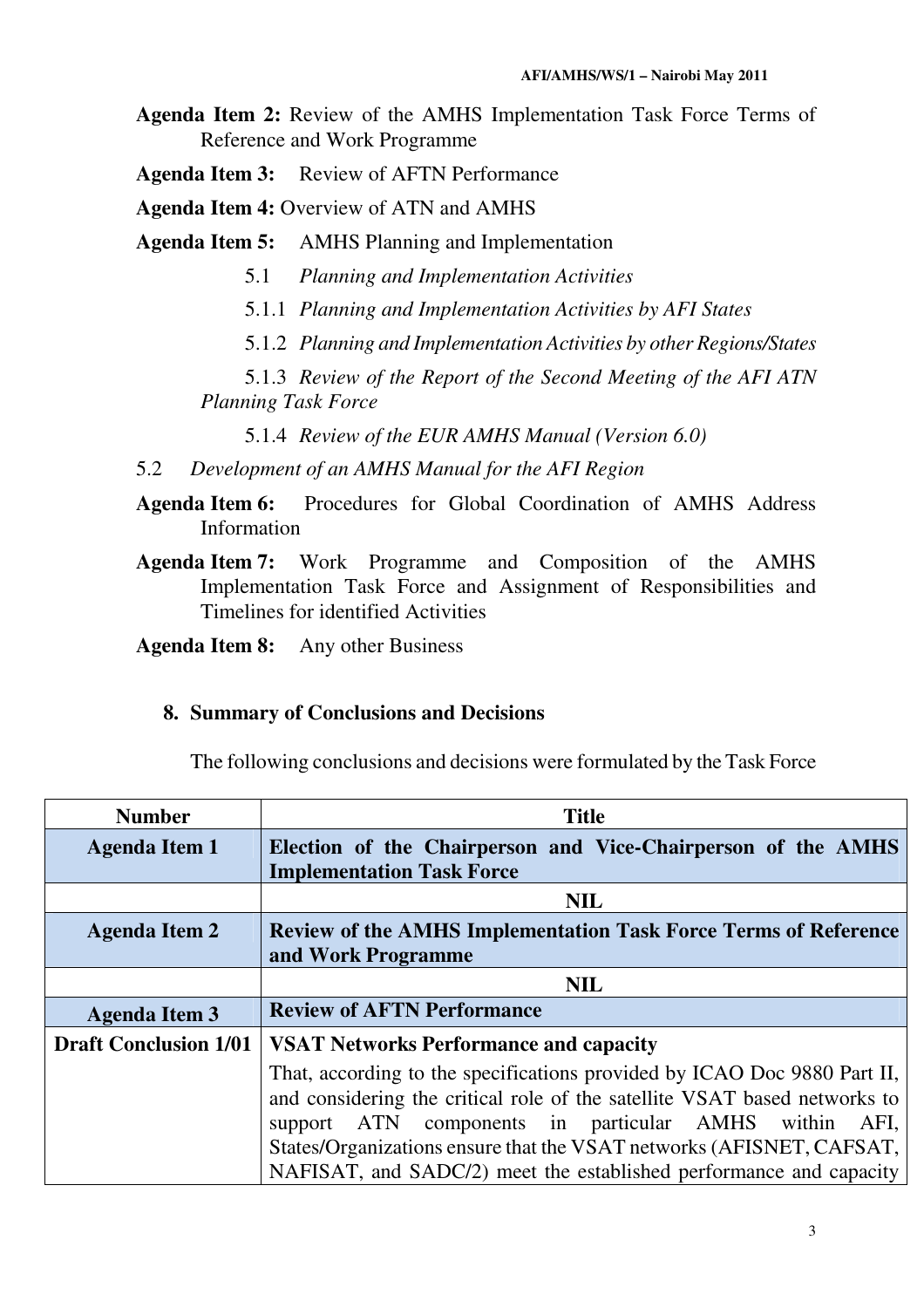| <b>Number</b>                | <b>Title</b>                                                                                                                                                                                                                                                                                                                                                                                                                                             |  |
|------------------------------|----------------------------------------------------------------------------------------------------------------------------------------------------------------------------------------------------------------------------------------------------------------------------------------------------------------------------------------------------------------------------------------------------------------------------------------------------------|--|
|                              | requirements.                                                                                                                                                                                                                                                                                                                                                                                                                                            |  |
| <b>Agenda Item 4</b>         | <b>Overview of ATN and AMHS</b>                                                                                                                                                                                                                                                                                                                                                                                                                          |  |
|                              | <b>NIL</b>                                                                                                                                                                                                                                                                                                                                                                                                                                               |  |
| <b>Agenda Item 5</b>         | <b>AMHS Planning and Implementation</b>                                                                                                                                                                                                                                                                                                                                                                                                                  |  |
| <b>Draft Decision 1/02</b>   | Survey of the status of implementation ATS AMHS in AFI                                                                                                                                                                                                                                                                                                                                                                                                   |  |
|                              | That, in accordance with the AMHS implementation Task Force Terms of<br>Reference Composition and Work Programme, a survey should be conducted<br>in order to analyze data on AMHS implementation status in the AFI region<br>through a data collection format to be finalized by the secretariat.                                                                                                                                                       |  |
| <b>Draft Conclusion 1/03</b> | Bilateral and Multilateral Agreements for AMHS implementation<br>That bilateral and multilateral agreement should be concluded between<br>AFI States based on the model provided at <b>Appendix B</b> in order to ensure,<br>through trials, the compatibility /interoperability between their AMHS<br>systems.                                                                                                                                          |  |
| <b>Draft Decision 1/04</b>   | <b>Technical guidance material</b>                                                                                                                                                                                                                                                                                                                                                                                                                       |  |
|                              | That, the development of technical guidance material should be included in<br>the Work Programme of the AFI AMHS Implementation Task Force in order<br>to assist States in the implementation process.                                                                                                                                                                                                                                                   |  |
| <b>Draft Conclusion 1/05</b> | <b>Human Resource and training needs</b>                                                                                                                                                                                                                                                                                                                                                                                                                 |  |
|                              | That,<br>States/Organizations should:<br>a)<br>ensure that sufficient Human Resources are made available for<br>1.<br>AMHS engineering, operations and maintenance and;<br>develop comprehensive training programmes for AMHS<br>2.<br>personnel in partnership with industry;<br>ICAO should pursue its efforts in supporting the AFI States through<br>b)<br>training Regional Workshops and Seminars on AMHS concept, facilities and<br>applications. |  |
| <b>Draft Conclusion 1/06</b> | <b>AMHS Capability for upgraded AFS systems</b>                                                                                                                                                                                                                                                                                                                                                                                                          |  |
|                              | That States/Organizations, when upgrading /modernizing their current AFS<br>(AFTN) systems should take into account the existing AMHS capabilities in<br>the region and the experience gained by their neighbors in order to develop<br>and conduct a harmonized AMHS implementation process in AFI region and<br>ensure AMHS systems compatibility with neighboring region.                                                                             |  |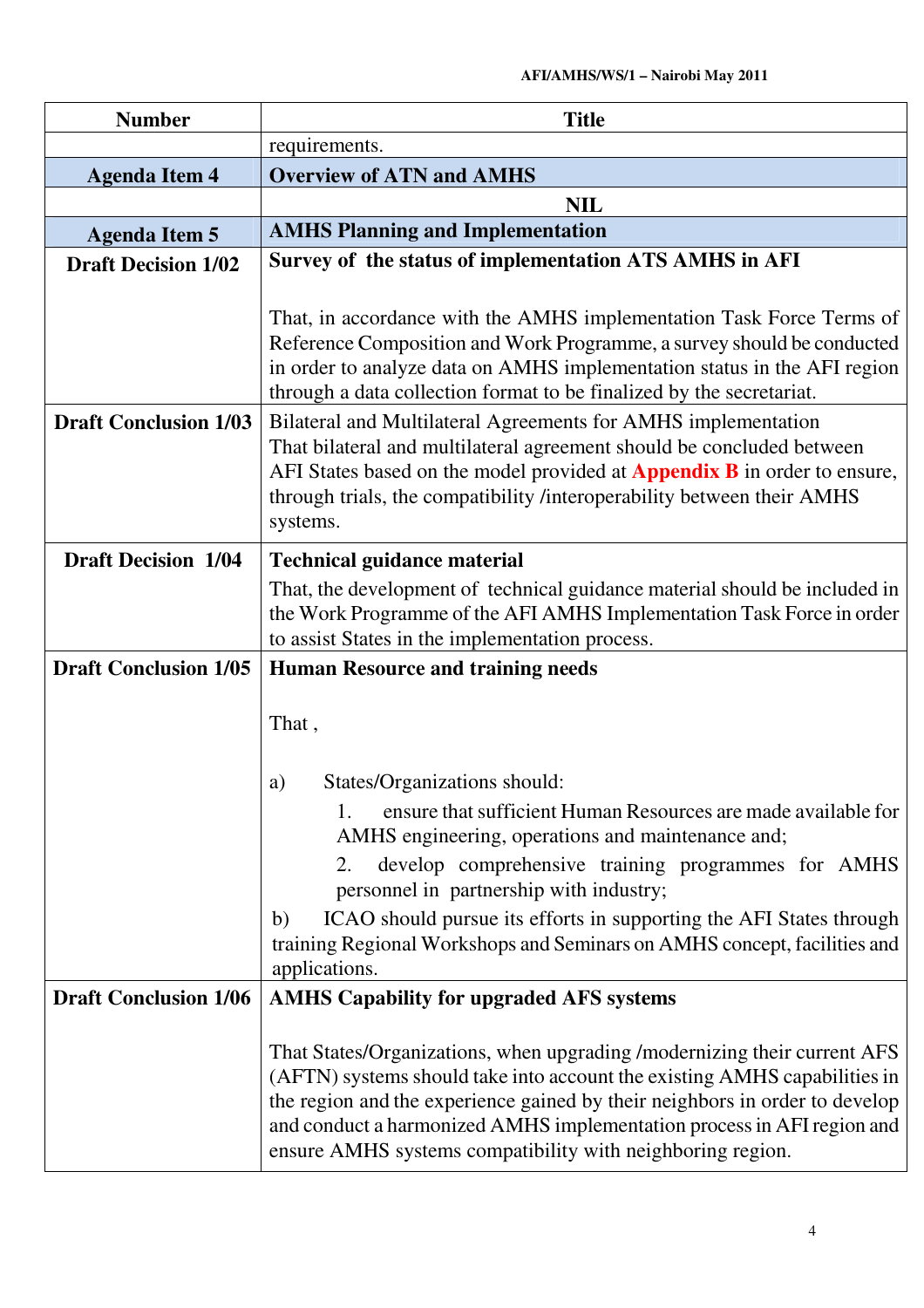| <b>Number</b>                | <b>Title</b>                                                                                                                 |
|------------------------------|------------------------------------------------------------------------------------------------------------------------------|
| <b>Agenda Item 6</b>         | <b>Procedures for Global Coordination of AMHS Address Information</b>                                                        |
| <b>Draft conclusion 1/07</b> | <b>AMC Registration</b>                                                                                                      |
|                              | based on ICAO State Letter AN 7/49.1-09/34 14/04/09,<br>That.                                                                |
|                              | States/Organizations should:                                                                                                 |
|                              | designate representatives to register as AMC users;<br>a)                                                                    |
|                              | b) ensure that the designated AMC users are duly trained on AMC Web                                                          |
|                              | based training platform before they are actually allowed to enter data                                                       |
|                              | in the AMC http://www.eurocontrol.int/amc; and                                                                               |
|                              | c) Communicate to the relevant ICAO Regional Office the details of the                                                       |
|                              | designated AMC users to facilitate their accreditation enabling them to<br>access the ATS Messaging Management Centre (AMC). |
| <b>Agenda Item 7</b>         | Work Programme and Composition of the AMHS Implementation Task                                                               |
|                              | Force, and Assignment of Responsibilities and Timelines for identified                                                       |
|                              | <b>Activities</b>                                                                                                            |
| <b>Draft Conclusion 1/08</b> | Draft Terms of Reference, Composition and Work Programme of<br><b>AFI/AMHS/I/TF</b>                                          |
|                              | That, the Terms of Reference, Composition and Work Programme of                                                              |
|                              | AFI/AMHS/I/TF be adopted as presented in <b>Appendix C</b>                                                                   |
|                              |                                                                                                                              |
| <b>Agenda Item 8</b>         | <b>Any other Business</b>                                                                                                    |
|                              |                                                                                                                              |
| <b>Draft Decision 1/09</b>   | Review of the outcome of the AFI regional Workshop on AMHS (17-18)                                                           |
|                              | <b>May 2011)</b>                                                                                                             |
|                              | That, the Task Force endorse the recommendations of the AFI regional                                                         |
|                              | Workshop on AMHS held in Nairobi from 17 to 18 May 2011 as provided in                                                       |
|                              | <b>Appendix D.</b> for consideration in addressing its Work Programme                                                        |

# **PART II: REPORT ON AGENDA ITEMS**

# **Agenda Item 1**: **Election of the Chairperson and Vice-Chairperson of the AMHS Implementation Task Force**

The meeting nominated **Mrs Lindi-Lee KIRKMAN** from ATNS/ South Africa as Chairperson and Rapporteur of the AFI AMHS Implementation Task Force.

# **Agenda Item 2: Review of the AMHS Implementation Task Force Terms of Reference and Work Programme**

Under this agenda item, the meeting was provided with the Terms of Reference Composition and Work Programme of the AFI AMHS Implementation Task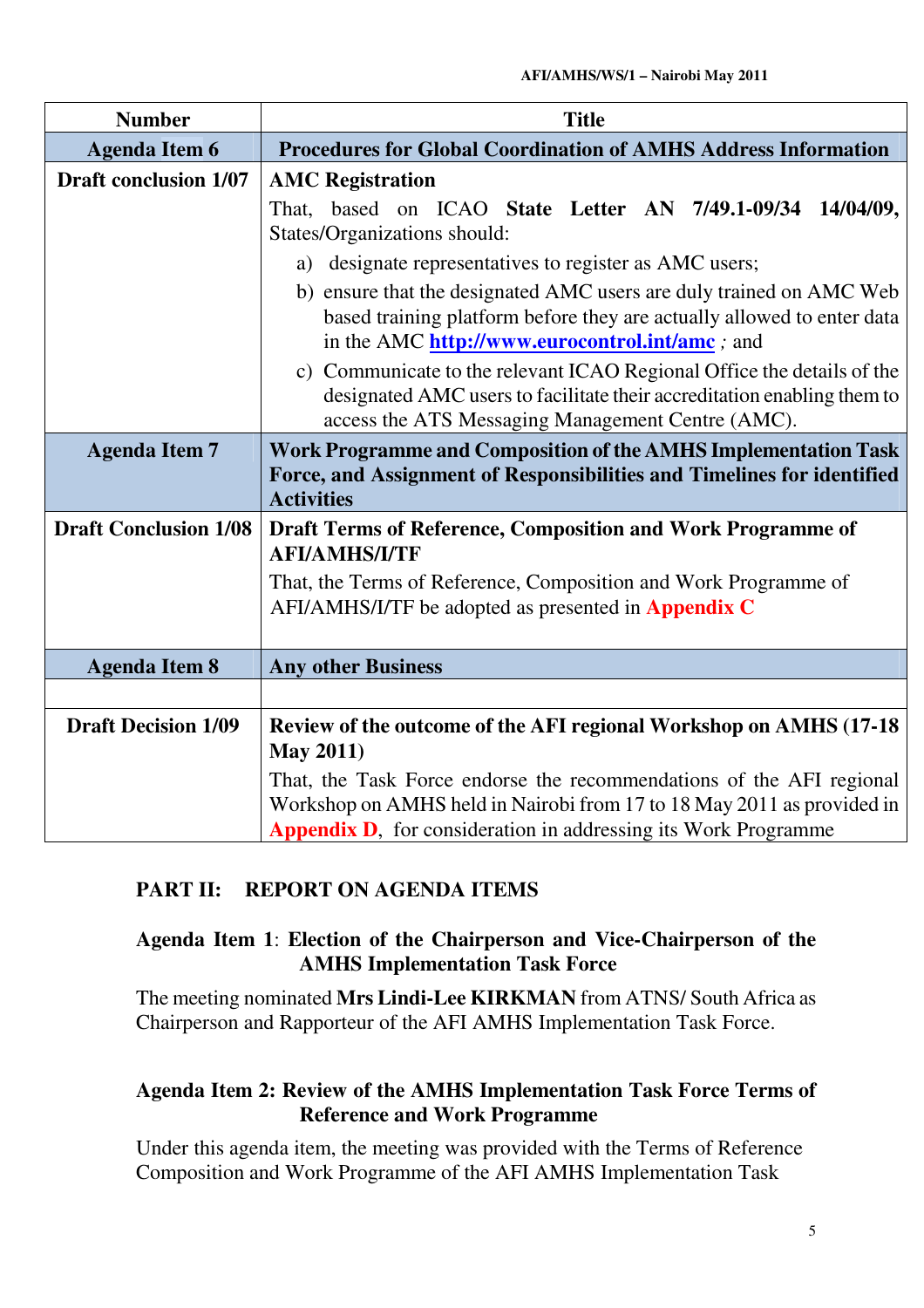Force assigned to it by the Third Meeting of the CNS Sub-group (CNS/SG/3) and endorsed by the Seventh Meeting of the APIRG (APIRG/17).

# **Agenda Item 3: Review of AFTN Performance**

Under this agenda item, the secretariat presented to the meeting the summary of the status of implementation of AFTN. It was agreed that since the last CNS/SG and APIRG meetings, WACAF and ESAF States /Organizations have been implementing the pending AFI rationalized AFS-AFTN circuits by interconnecting sub satellite based regional networks (AFISNET, CAFSAT, NAFISAT and SADC2).

The remaining AFI planned circuits have been newly realized through satellite based technology to comply with the regional Plan.

 The meeting examined the performance of AFTN in the frame of the implementation of APIRG/16 Decision 16/12 tasking ICAO Regional Offices in Dakar and Nairobi to coordinate the conduct of regional surveys on AFS performance in order to ascertain that AFTN and ATS/DS continue to meet agreed performance requirements.

It was noted that some circuits continue to currently facing a weak availability rate under the recommended value of 97% (AFI/7, Rec. 9/3).

 The meeting agreed that the new flight plan format, the requirements of RVSM space management and the automation of flight data processing including flight plan, the automation of AIS including NOTAM messages, recommend that States/Organizations continue their efforts to increase AFS AFTN performance through the satellites based network ,in particular for those current failing circuits, in order to prepare a soft transition from AFTN to AMHS. The following Conclusion was formulated.

# **Draft Conclusion 1/01: VSAT Networks Performance and capacity**

**That, according to the specifications provided by ICAO Doc 9880 Part II, and considering the critical role of the satellite VSAT based networks to support ATN components in particular AMHS within AFI, States/Organizations ensure that the VSAT networks (AFISNET, CAFSAT, NAFISAT, and SADC/2) meet the established performance and capacity requirements.** 

# **Agenda Item 4: Overview of ATN and AMHS**

Under this agenda item, the meeting was provided with the presentation on ATN basic definitions, ATN environment and constituents, ATN Protocol Architecture in Layers, ATN Applications, ATN Subnetwoks and Routing Domains.

The meeting was also briefed on ATN, functional components, ATN End Users,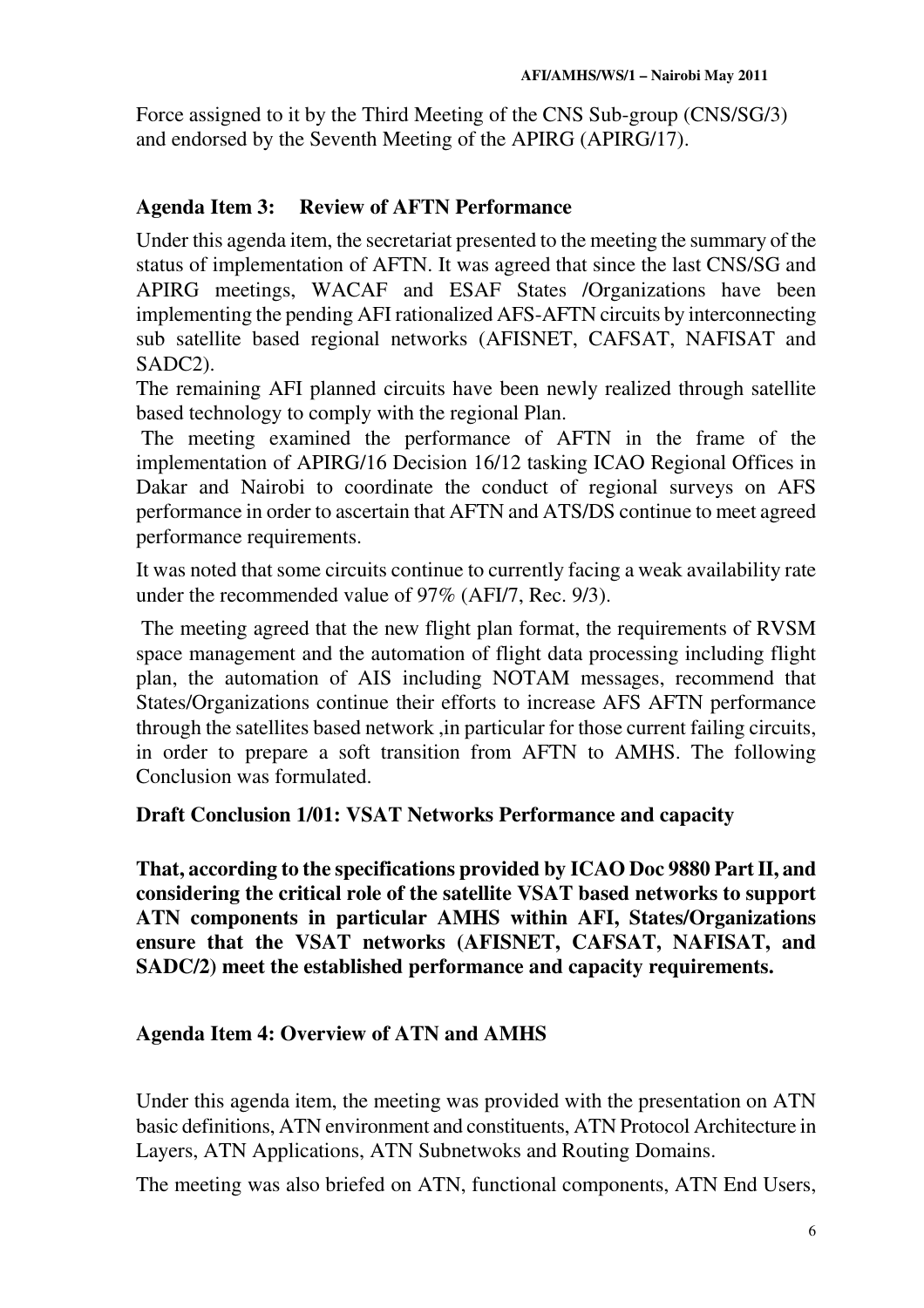ATN Levels of Service and Interoperability.

The attention of the meeting was drawn on the AFTN /ATN (AMHS) transition period that needs a gateway to ensure the continuity of Aeronautical Fixed Service.

# **Agenda Item 5: AMHS Planning and Implementation**

5.1 *Planning and Implementation Activities* 

# 5.1.1 *Planning and Implementation Activities by AFI States*

Under this agenda item the meeting made a survey of the status of implementation of AMHS in the AFI Region. The status of implementation of AMHS can be summarized in the following table:

| <b>State/Organisation</b> | <b>Status of implementation</b> | <b>Operating</b><br>Area | <b>Remarks</b>                           |
|---------------------------|---------------------------------|--------------------------|------------------------------------------|
| <b>Ethiopia</b>           | Implemented                     | Domestic                 | <b>AFTN/AMHS</b><br>Gateway<br>Available |
| <b>South Africa</b>       | Implemented                     | Domestic                 | <b>AFTN/AMHS</b><br>Gateway<br>Available |
| <b>Zimbabwe</b>           | Implemented                     | Domestic                 | <b>AFTN/AMHS</b><br>Gateway<br>Available |
| <b>Tunisia</b>            | Implemented                     | Domestic                 | <b>AFTN/AMHS</b><br>Gateway<br>Available |
| Angola                    | Under procurement               |                          |                                          |
| <b>ASECNA</b>             | Specifications under definition |                          |                                          |

It was agreed that a survey should be conducted in order to have a comprehensive situation of the status of implementation of AMHS as well as the ongoing planning of implementation by States/organizations.

The meeting formulated the following Decision.

# **Draft Decision 1/02: Survey of the status of implementation ATS AMHS in AFI**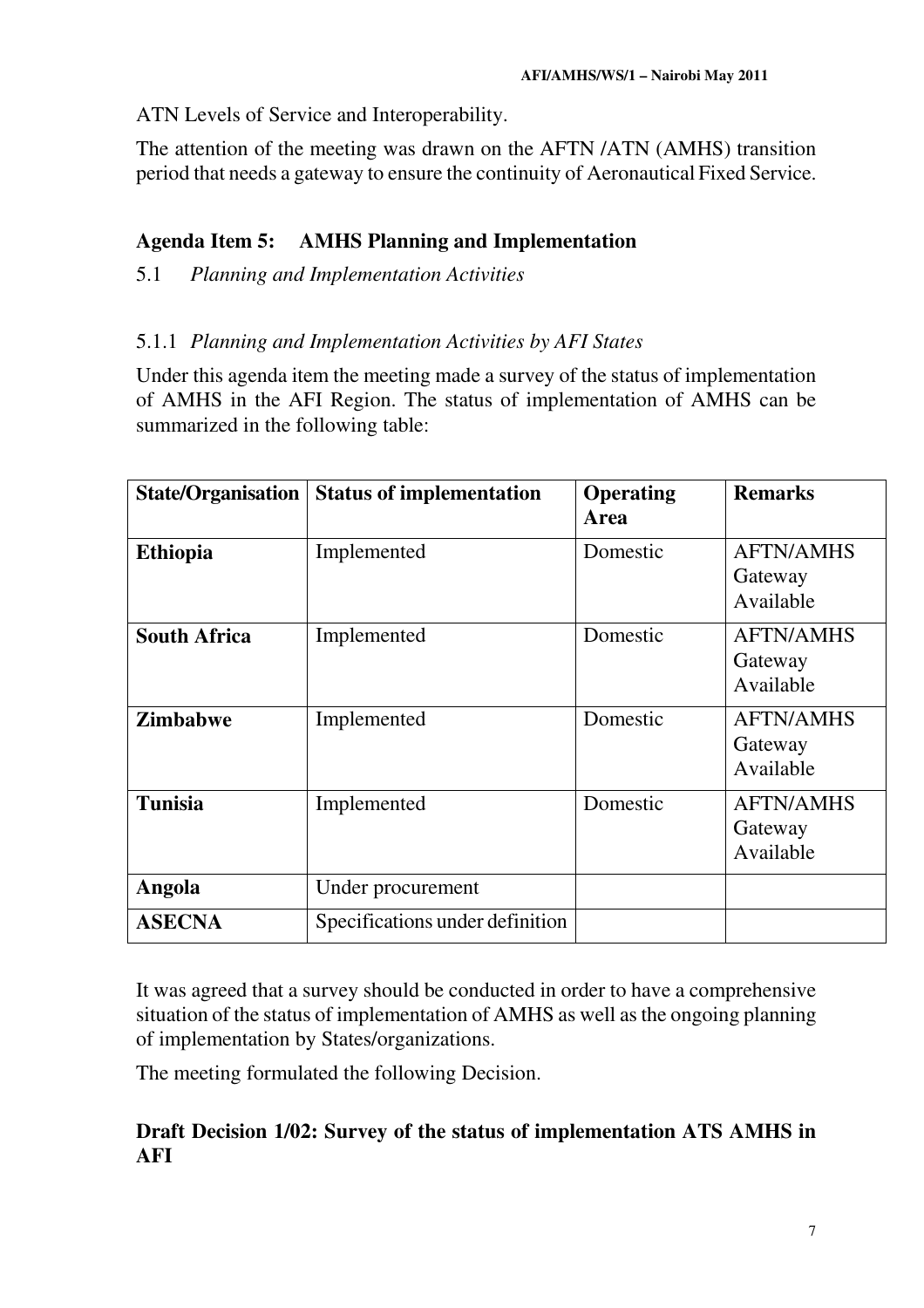**That, in accordance with the AMHS implementation Task Force Terms of Reference Composition and Work Programme, a survey should be conducted in order to analyze data on AMHS implementation status in the AFI region through a data collection format to be finalized by the secretariat.** 

The meeting noted that there were various AMHS vendors who could provide AFI States with AMHS capability and agreed on the necessity to ensure the interoperability between the systems. It was therefore agreed that when implementing AMHS States and Organizations concluded bilateral and multilateral agreement in order to conduct trials aiming to ensuring the compatibility /interoperability of their AMHS systems.

The following draft conclusion was adopted by the meeting.

# **Draft Conclusion 1/03: Bilateral and Multilateral Agreements for AMHS implementation**

**That bilateral and multilateral agreement should be concluded between AFI States based on the model provided at Appendix B in order to ensure, through trials, the compatibility /interoperability between their AMHS systems.** 

The meeting also noted that the harmonized implementation process of AMHS within AFI is a complex challenge that needs guidance materials. The meeting proposed that the development of technical material be included in the Work Programme of the AFI AMHS Task force to assist States in the implementation process. The following Decision was formulated

# **Draft Decision 1/04: Technical guidance material**

# **That, the development of technical guidance material should be included in the Work Programme of the AFI AMHS Implementation Task Force in order to assist States in the implementation process.**

The meeting discussed in length on the issue related to the availability of adequate trained Human Resource for AMHS provision, operation and maintenance. It was recalled that AFI States/Organizations noted the lack of expertise in this field during APIRG/17 meeting and asked through conclusion 17/15 ICAO to support AFI states by organizing training Seminars and Workshops. The meeting noted the effort developed by ICAO to organize the workshop and recognized the necessity to intensify such training in coordination with the industry;

The following conclusion was formulated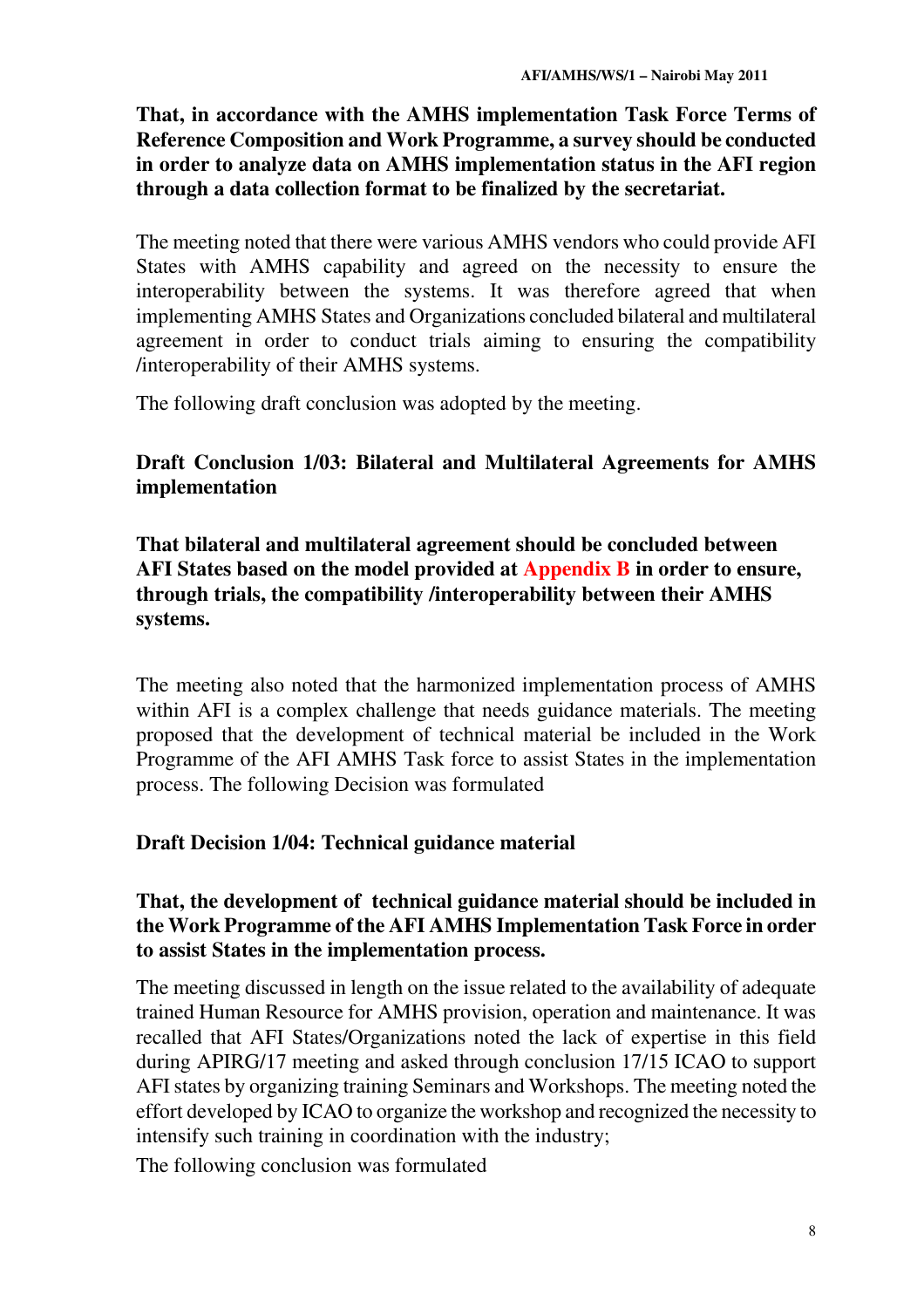# **Draft Conclusion 1/05: Human Resource and training needs**

**That,** 

- **a) States/Organizations should:** 
	- **1. ensure that sufficient Human Resources are made available for AMHS engineering, operations and maintenance and;**
	- **2. develop comprehensive training programmes for AMHS personnel in partnership with industry;**

**b) ICAO should pursue its efforts in supporting the AFI States through training Regional Workshops and Seminars on AMHS concept, facilities and applications.** 

The meeting also discussed the issue related to the continuity of Aeronautical Fixed Service (AFS) during the AFTN/AMHS transition period. It was noted that most of AFI States are currently under either AMHS procurement step or AMHS implementation planning step. The meeting noted that in accordance with the initiatives already taken by some States in the AFI region in view of implementing AMHS some harmonization actions are needed in order to ensure a smooth transition from AFTN to AMHS and compatibility between various systems.

The industry provided the meeting with technical information related to the currently available gateway functionality that will facilitate this smooth transition.

It was therefore agreed that when upgrading their current AFTHN systems states and organizations should taken into consideration the existing AMHS capabilities in the region and develop a harmonized AMHS implementation process aiming to ensuring AMHS systems compatibility.

The following conclusion was formulated.

# **Draft Conclusion 1/06: AMHS Capability for upgraded AFS systems**

**That States/Organizations, when upgrading /modernizing their current AFS (AFTN) systems should take into account the existing AMHS capabilities in the region and the experience gained by their neighbors in order to develop and conduct a harmonized AMHS implementation process in AFI region and ensure AMHS systems compatibility with neighboring region.** 

# 5.1.2 *Planning and Implementation Activities by other Regions/States*

Under this agenda item the meeting was provided with the process of implementation of AMHS in ICAO regions (APAC, NACC, SAM, MID &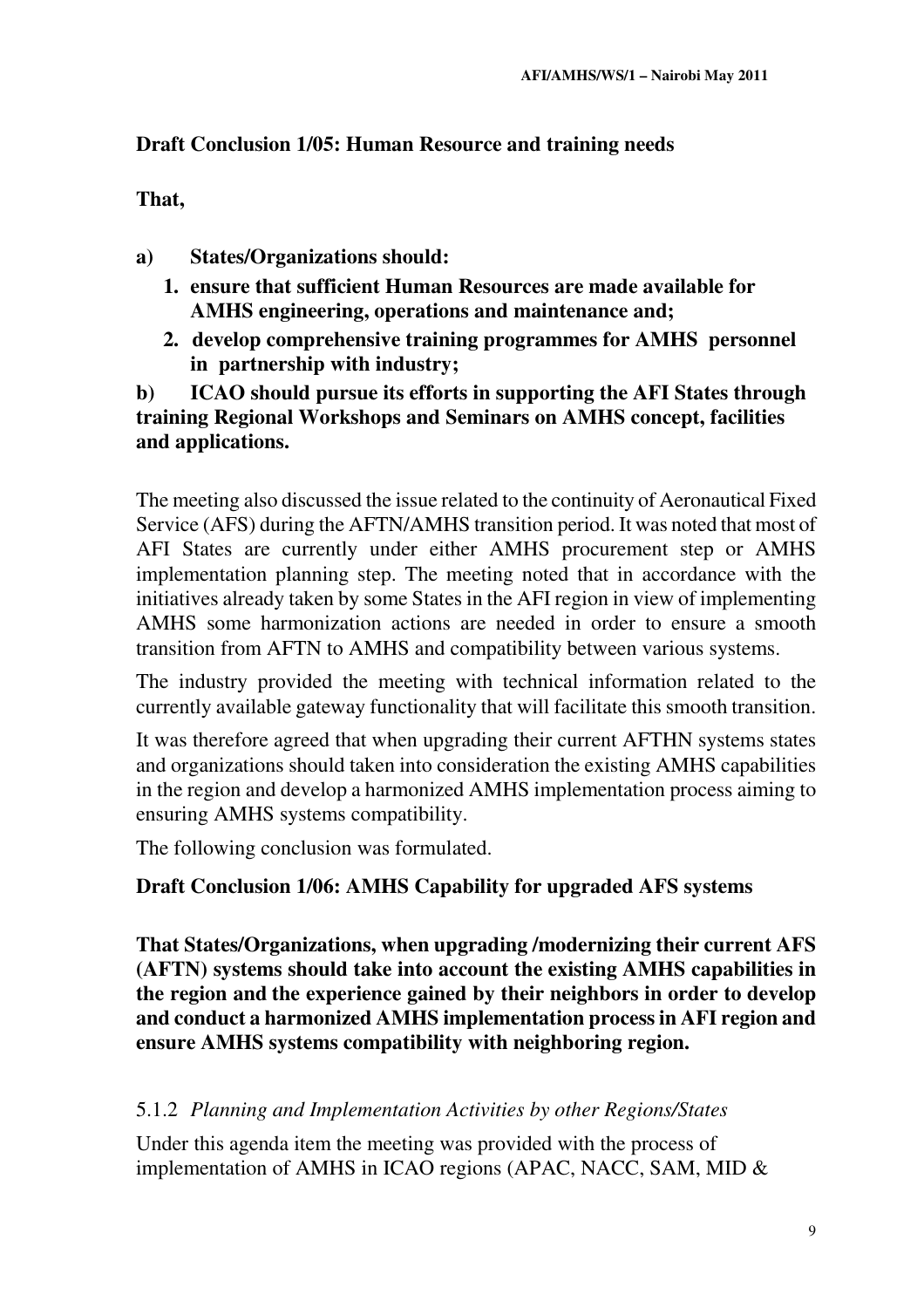EUR/NAT).

The meeting noted that the implementation of AMHS within AFI region in accordance with AFI Air Navigation Plan should be included in the frame of the Global Air Navigation Plan and therefore implementing AMHs in AFI as a component of ATN must take into consideration the similar project under development within other regions.

It was noted that each region has developed the basic documents aiming to conducting the implementation of AMHS (Regional AMHS Implementation Plan, Regional AMHS Implementation Strategy, ATN Routing Structure, ATSAMHS Naming Plan, AMHS Test Procedure Manual AMHS, Addressing Directory...).

The meeting noted these ongoing implementation development within the ICAO regions and agreed to take if necessary some materials from the experiences that should be updated to meet AFI operational requirements.

# 5.1.3 *Review of the Report of the Second Meeting of the AFI ATN Planning Task Force*

Under this agenda secretariat presented to the meeting a summary of the report of the the Second Meeting of the previous Aeronautical Telecommunication Network Planning Task Force (ATN/TF/2), held in Dakar from 5 to 6 April 2005. It was noted that some elements from this report such as the development of ATN routing architecture were relevant to the AMHS Task Force activities and should be taken into consideration by the meeting.

# 5.1.4 *Review of the EUR AMHS Manual (Version 6.0)*

Under this agenda item the meeting was provided with a summary presentation on the EUR AMHS Manual which compiles guidance material and detailed requirements concerning the implementation of AMHS in the EUR Region, for consideration in relation with its assigned mandate.

The secretariat also briefed the meeting on the **A**TS **M**essaging Management **Centre** (AMC) which provides off-line network management services to States/ANSPs in the ICAO EUR Region, and, in a more limited manner, to States/ANSPs in other Regions, under control by the **Aeronautical Fixed Services Group (AFSG)**, a subgroup of **EANPG**.

The two goals of the ATS Messaging Management Centre with regard to AMHS were presented to the meeting:

- facilitate the transition from CIDIN/AFTN to AMHS;
- provide new tools in support of AMHS operation, address management and user capabilities management, that will serve during transition and in the target AMHS network.

The meeting was also reminded that under **State Letter AN 7/49.1-09/34 14/04/09** ICAO informed States and organization that he will utilize the European ATS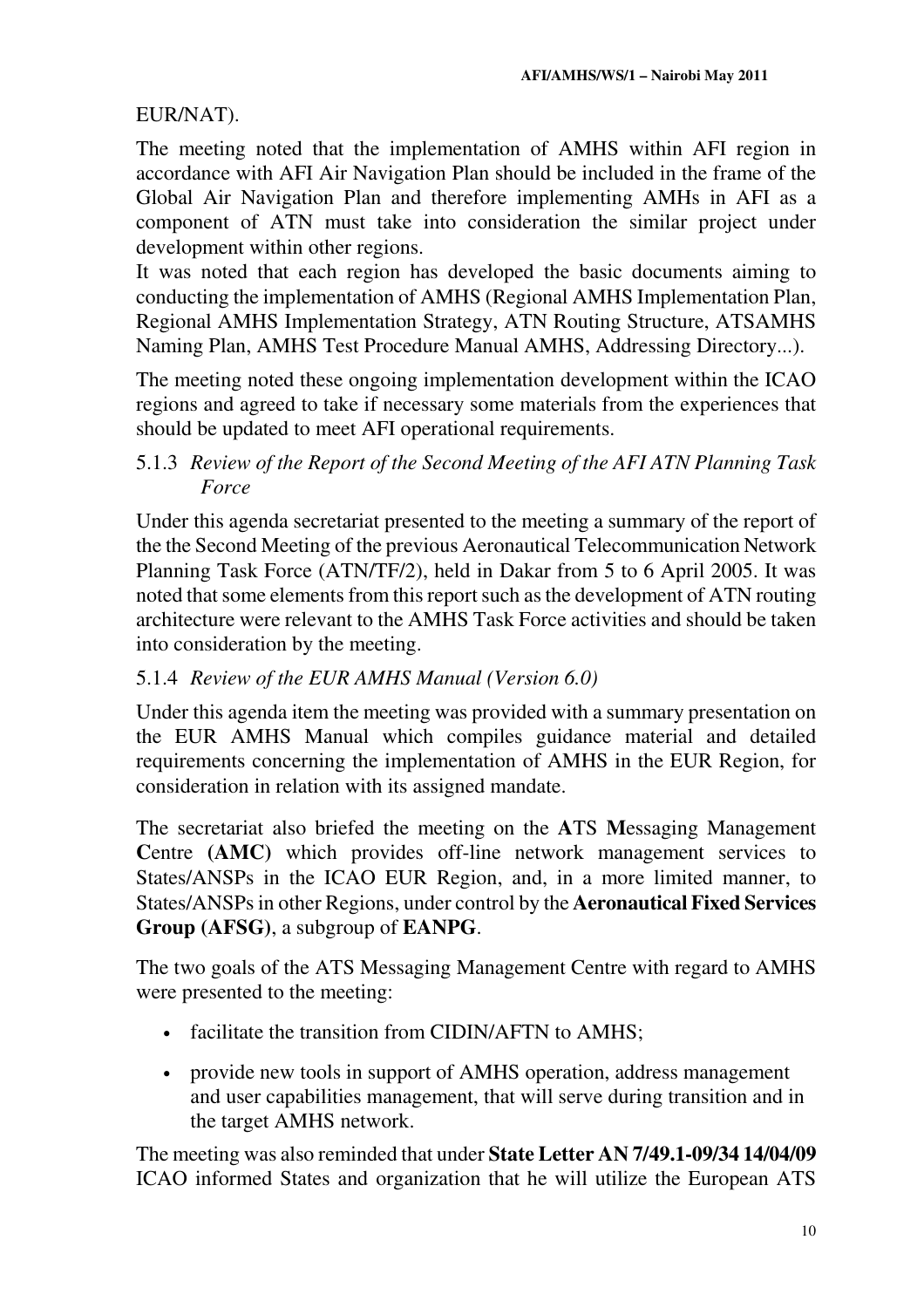Messaging Management Centre (AMC), provided by EUROCONTROL, to coordinate the allocation and management of AMHS addresses and invited all States to designate representatives to register as AMC users.

The meeting discussed in length on the capability offered by AMC in support to the AMHS implementation process as recognized by ICAO **State Letter AN 7/49.1- 09/34 14/04/09 and formulated the following conclusion**

# **Draft conclusion 1/07: AMC Registration**

**That based on ICAO State Letter AN 7/49.1-09/34 14/04/09, States/Organizations:** 

**a) designate representatives to register as AMC users;** 

**b) ensure that the designated AMC users are duly trained on AMC Web based training platform before they are actually allowed to enter data in the AMC http://www.eurocontrol.int/amc****and***;*

**c) Communicate to the relevant ICAO Regional Office the details of the designated AMC users to facilitate their accreditation enabling them to access the ATS Messaging Management Centre (AMC).** 

# 5.2 *Development of an AMHS Manual for the AFI Region*

The meeting discussed on this issue and agreed on the necessity to develop an AMHS Manual for the AFI Region. The Work programme of AFI AMHS TF has then been reviewed to include this request and a Working Group was established and tasked for this issue with ATNS (South Africa) as Team Leader. The detailed composition of the working group is contained in the revised Term of Reference and work programme of AFI AMHS/TF.

**Agenda Item 6:** Procedures for Global Coordination of AMHS Address Information

The meeting was informed on **State letter SP 54/1-03/39, dated 30 May 2003,** through which ICAO sought input from States and interested international organizations, to allow ICAO to establish the AMHS Management Domains and Addressing Information Register. The meeting was informed that this register has been established and made available on the ICAO Website, at the URL: http://www.icao.int/anb/panels/acp/amhs/amhs.cfm.

# **Agenda Item 7:** Work Programme and Composition of the AMHS Implementation Task Force and Assignment of Responsibilities and Timelines for identified Activities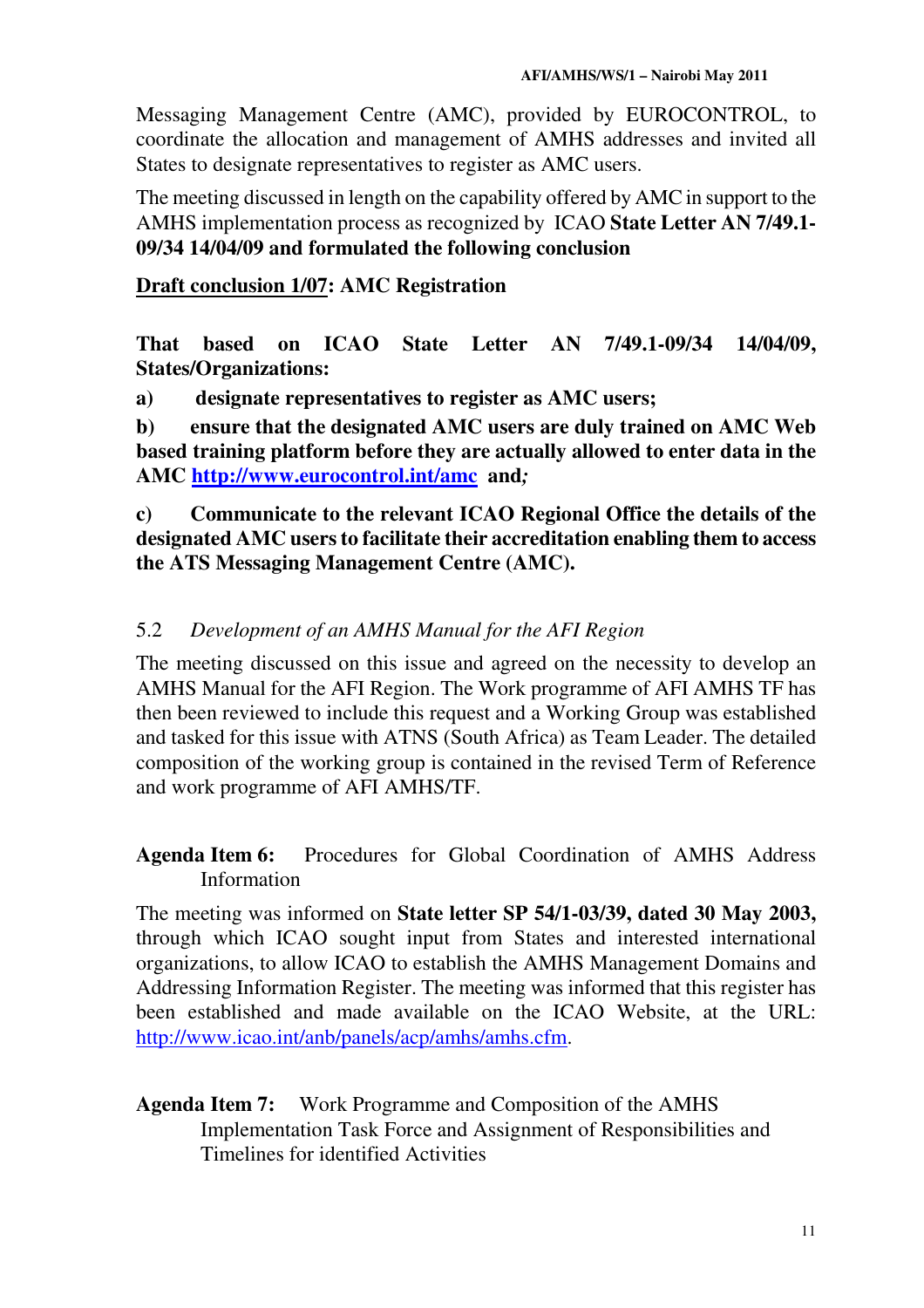Under this agenda item the Task Force reviewed and updated its workprogramme and assigned responsibilities and timelines for identified activities:

- Review of ICAO SARPs and Guidance Material:
- Conduct of a Regional Survey on AFS circuits specifications and AMHS; implementation status in AFI;
- Draft AFI AMHS Implementation Strategy;

The following conclusion was therefore formulated.

# **Draft Conclusion 1/08: Draft Terms of Reference, Composition and Work Programme of AFI/AMHS/I/TF**

# **That, the Terms of Reference, Composition and Work Programme of AFI/AMHS/I/TF be adopted as presented in Appendix C**

# **Agenda Item 8:** Any other Business

Under this agenda item, the meeting reviewed the outcomes of the AFI Regional Workshop on AMHS held in Nairobi from 17 to 128 May 2011.The workshop formulated eight recommendations aiming to ensuring:

- the reinforcement of AFI Ground-Ground Communication medium capability to support the implementation of ATN;
- **•** bilateral and multilateral agreements aiming to ensuring the compliance and the full interoperability of their AMHS facilities;
- guidelines for national and regional security policy and regulation for AMHS systems and applications;
- survey of the status of implementation of AMHS in the AFI neighboring regions be conducted;
- the development of AFI Strategy for the Implementation of AMHS in the AFI Region;
- training on AMHS for AFI technical personnel;
- $\blacksquare$  Integrity of software tools

The meeting endorsed these recommendations and formulated the following Decision.

# **Draft Decision 1/09: Review of the outcome of the AFI regional Workshop on AMHS (17-18 May 2011)**

**That, the Task Force endorses the recommendations of the AFI regional Workshop on AMHS held in Nairobi from 17 to 18 May 2011 as provided in Appendix D, for consideration in addressing its Work Programme.**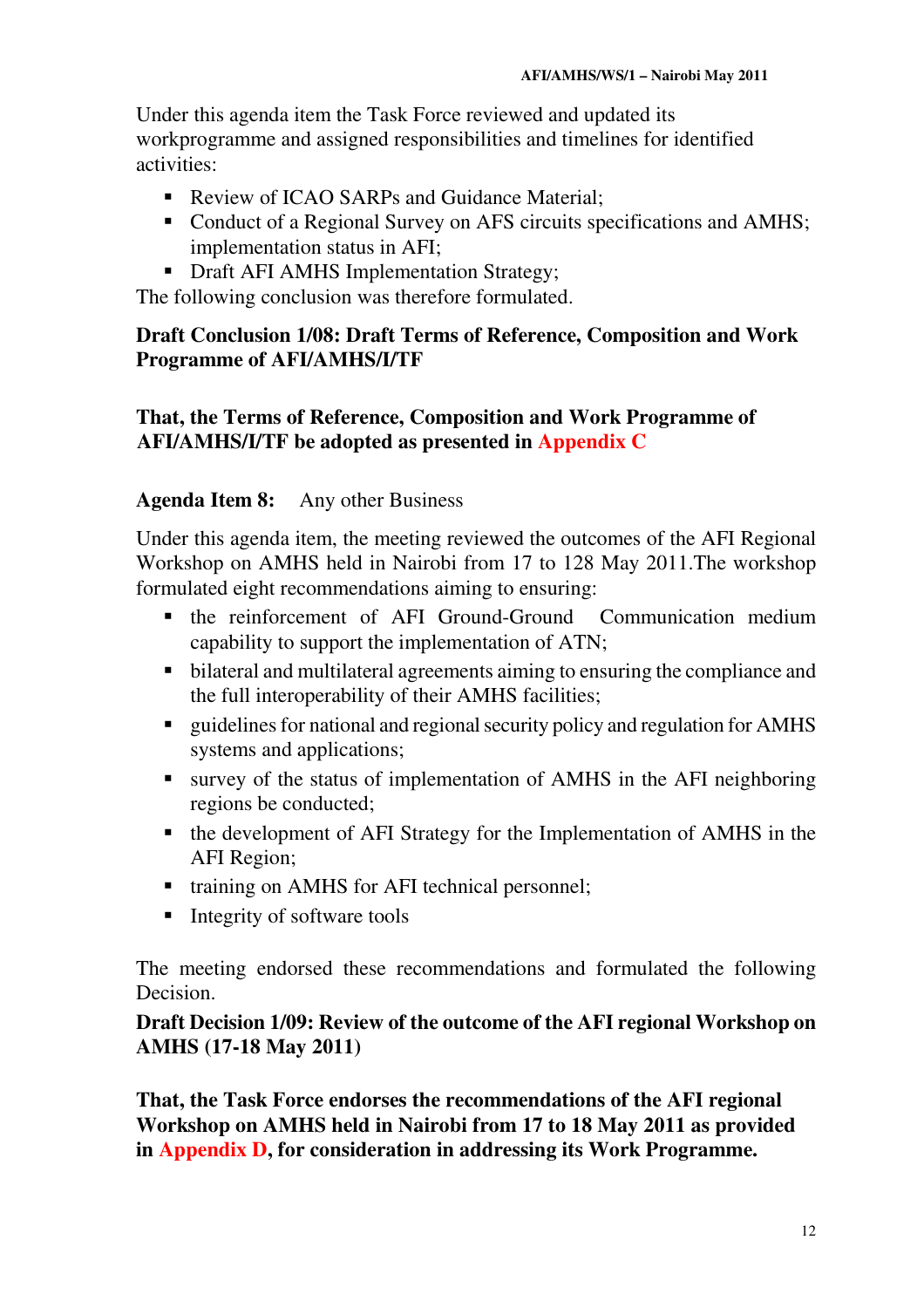| <b>STATE</b>        | NO.            | <b>NAME</b>                      | <b>ADDRESS</b>                                                                                                       | E-MAIL                                           | <b>TEL/FAX</b>                      |
|---------------------|----------------|----------------------------------|----------------------------------------------------------------------------------------------------------------------|--------------------------------------------------|-------------------------------------|
| <b>ANGOLA</b>       | $\overline{2}$ | Mr. Antonio Borges Pereira       | Head of CNS Department<br><b>ENANA-EP</b><br>Aeropoto 4 de Fevereiro<br>Luanda                                       | borgesabp@hotmail.com                            | $+244353251$                        |
|                     |                | Mr. Manuel Fonseca Pontes        | <b>ARO/AIS Officer</b><br><b>ENANA-EP</b><br>Luanda-aeroporto 4 de<br>Fevereiro                                      | Mf-pontes@hotmail,com                            | $+244350678$                        |
| <b>BOTSWANA</b>     | $\overline{2}$ | Mr. Samuel Mbaakanyi             | Civil Aviation Authority of<br><b>Botswana</b><br>Letsema Office Park<br>P.O. Box 80761<br>Gaborone - Botswana       | smbaakanyi@caab.co.bw,<br>s_mbaakanhyi@yahoo.com | $+2673951191$<br>Tel: +0267 3688249 |
|                     |                | Mr. Simon Livy Masike            | Civil Aviation Authority of<br><b>Botswana</b><br>Letsema Office Park<br>P.O. Box 250, Gaborone -<br><b>Botswana</b> | simasike@caab.co.bw,                             | Tel: +267 72163969                  |
| <b>BURKINA FASO</b> | $\mathbf{1}$   | Mr. Djingri Pierre Celestin Naba | Inspecteur CA<br>Cadre DGACM<br><b>B.P. 1158 OUAGAF 01</b>                                                           | Naba.pierre@haoo.fr                              | Tel: +50314544<br>$Fax: +50306488$  |
| <b>ETHIOPIA</b>     | $\mathbf{1}$   | Mr. Ghirmai Hailu Hailu Abraha   | CNS Engineering Shift Leader<br>Ethiopian Civil Aviation<br>Authority<br>P.O. Box 978<br>Addis Ababa                 | Girmyh150@yahoo.com                              |                                     |
| <b>GERMANY</b>      | $\mathbf{1}$   | Mr. Werner Schwarze              | Dipl. Ing. Regional Sales<br>Director<br>Avitech Ag<br>Bahnhotplatz 1<br>88045                                       | werner.schwarze@avitech-ag.com                   | Tel: +497541282426                  |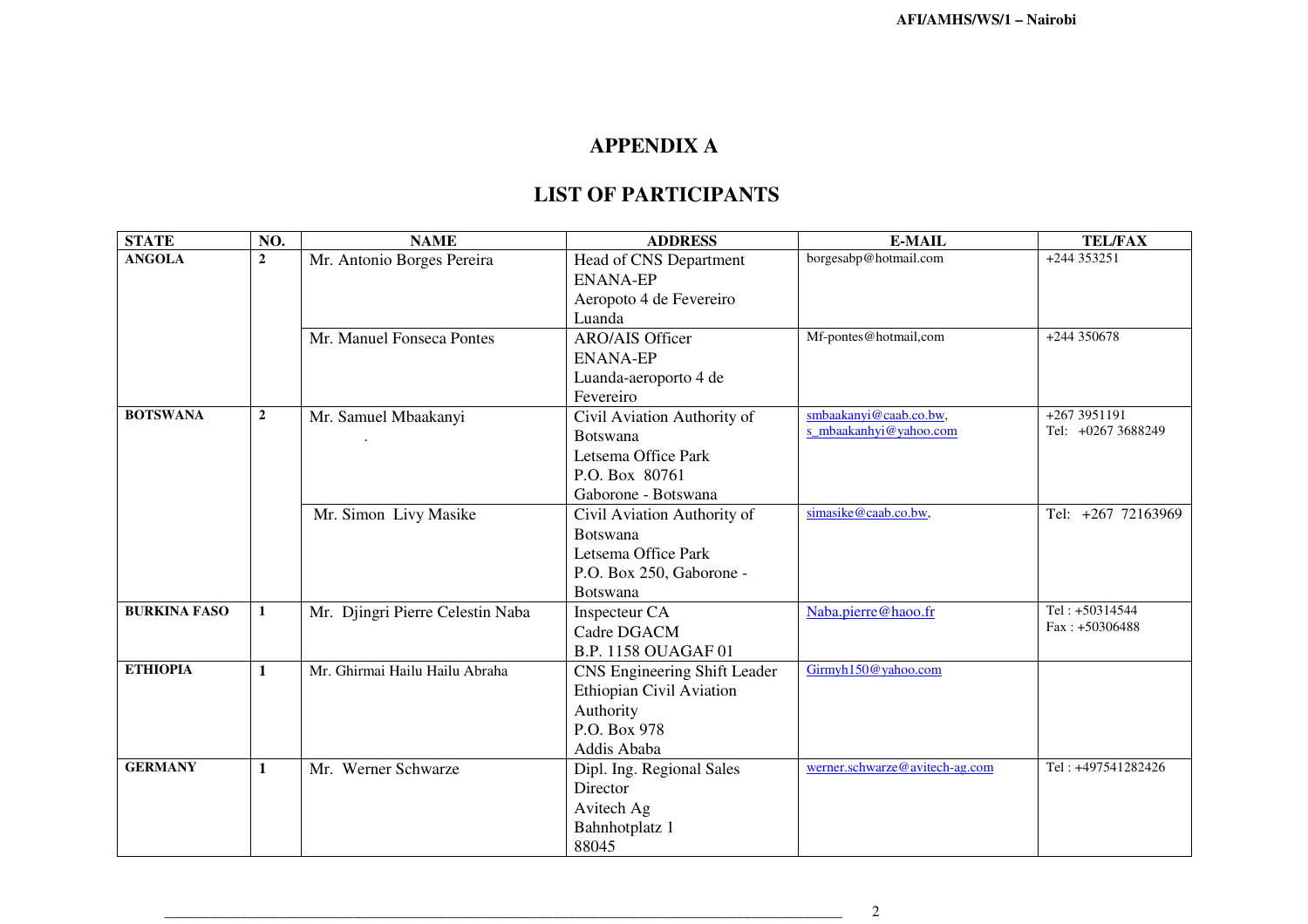| <b>STATE</b>      | NO.             | <b>NAME</b>                  | <b>ADDRESS</b>                                                                                                             | <b>E-MAIL</b>                                             | <b>TEL/FAX</b>                                          |
|-------------------|-----------------|------------------------------|----------------------------------------------------------------------------------------------------------------------------|-----------------------------------------------------------|---------------------------------------------------------|
|                   |                 |                              | Friedrichshaten                                                                                                            |                                                           |                                                         |
| <b>KENYA</b>      | $5\overline{)}$ | Mr. Erick Tuei Meli          | <b>Chief Technical Officer</b><br>Kenya Civil Aviation Authority<br>P.O. Box 30163-00100<br>Nairobi                        | erickmeli@kcaa.or.ke                                      | $+25420827270-5/$<br>+25420822300<br>Mobile: 0722791817 |
|                   |                 | Mr. J. Waweru                | Chief aeronautical<br><b>Communications Officer</b><br>Kenya Civil Aviation Authority<br>P.O. Box 30163-00100<br>Nairobi   | jwaweru@kcaa.or.ke                                        | $+254-20-$<br>827470/822300                             |
|                   |                 | Mr. Portas. Oganga           | Senior Technical Officer<br><b>KCAA</b><br>Kenya Civil Aviation Authority<br>P.O. Box 30163-00100<br>Nairobi               | pooganga@kcaa.or.ke                                       | Tel: $+254-20-827100$<br>$+254-20-827102$               |
|                   |                 | Mr. Francis Kamande . Mwangi | Engineer<br>Kenya Civil Aviation Authority<br>P.O. Box 30163-00100<br>Nairobi                                              | Fk.mwangi@kcaa.or.ke                                      | $+254-20-$<br>827100/827102                             |
|                   |                 | Mr. Joseph Ndirangu          | Senior Eaeronautical<br><b>Communications Officer</b><br>Kenya Civil Aviation Authority<br>P.O. Box 30163-00100<br>Nairobi | jndirangu@kcaa.or.ke                                      | $+254-20-827100$                                        |
| <b>MADAGASCAR</b> | $\mathbf{1}$    | Mr. Harvey Gabriel Lekamisy  | Air Navigation Inspector<br>Madagascar Civil Aviation<br>Authority<br>13, rue Fernand Kasanga<br>B.P. 4414<br>Antananarivo | acm@acm.mg<br>harvey@acm.mg                               | Tel: +261 20 22 22438<br>Fax: +261 20 11 24726          |
| <b>MOZAMBIQUE</b> | $\overline{2}$  | Mr. Leonardo Filipe Semende  | Aeronautical Information<br>Officer<br>Aeroportos de Mozambique<br>Maputo                                                  | leosemende@yahoo.com<br>Leonardo.semende@aeroportos.co.mz | Tel: +258 845 5166 198                                  |
|                   |                 | Mr. David José Jacinto       | Electronic Engineer<br>Aeroportos de Mozambique<br>Maputo                                                                  | Jose.david@aeroportos.co.mz                               | Tel: +258 824 562 870                                   |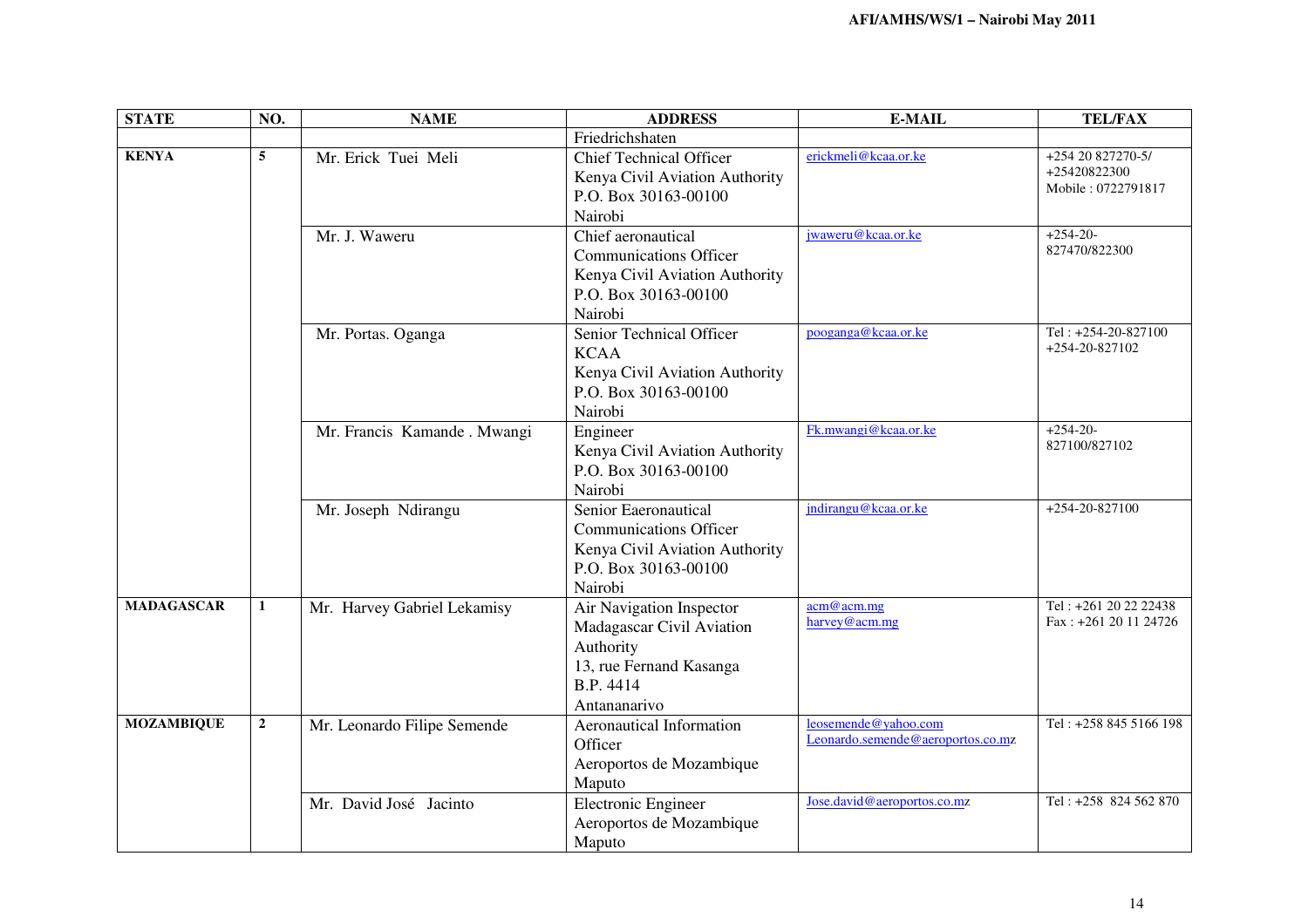| <b>STATE</b>        | NO.            | <b>NAME</b>                     | <b>ADDRESS</b>                       | <b>E-MAIL</b>                 | <b>TEL/FAX</b>                            |
|---------------------|----------------|---------------------------------|--------------------------------------|-------------------------------|-------------------------------------------|
| <b>RWANDA</b>       | $\overline{2}$ | Mr. Emmanuel Sabiiti            | Head, Air Navigation Technical       | esabiiti@caa.gov.rw           | Tel: +250 788508271                       |
|                     |                |                                 | <b>Services Department</b>           |                               | $Fax: + 250 252582609$                    |
|                     |                |                                 | Rwanda Civil Aviation                |                               |                                           |
|                     |                |                                 | Authority                            |                               |                                           |
|                     |                |                                 | B.P. 1122                            |                               |                                           |
|                     |                |                                 | Kigali                               |                               |                                           |
|                     |                | Mr. Karagire Eustache           | Ag. Director ANS                     | ekaragire@caa.gov.rw          | Tel: +249 9 129 25810                     |
|                     |                |                                 | Rwanda Civil Aviation                |                               |                                           |
|                     |                |                                 | Authority                            |                               |                                           |
|                     |                |                                 | B.P. 1122                            |                               |                                           |
|                     |                |                                 | kigali                               |                               |                                           |
| <b>SOMALI CACAS</b> | $\overline{2}$ | Eng. Moses Lusambili            | Airport Maintenance Engineer-        | Mose.lusambili@icao.unon.org, | +254 20 7122340                           |
|                     |                |                                 | Electronics                          |                               |                                           |
|                     |                |                                 | Somalia-CACAS                        |                               |                                           |
|                     |                |                                 | P.O. Box $46294 - 00100$             |                               |                                           |
|                     |                |                                 | Nairobi                              |                               |                                           |
|                     |                | Mr. Jackson Nzioki              | Chief, Aeronautical                  | Jackson.nzioki@icao.unon.org  | +254 20 7122340                           |
|                     |                |                                 | <b>Communications Officer</b>        |                               |                                           |
|                     |                |                                 |                                      |                               |                                           |
|                     |                |                                 | SOMALIA-CACAS                        |                               |                                           |
|                     |                |                                 | P.O. Box $46294 - 00100$             |                               |                                           |
|                     |                |                                 | Nairobi                              |                               |                                           |
| <b>SOUTH AFRICA</b> | $\mathbf{3}$   | Mrs. Lindi-Lee Kirkman          | <b>ATNS</b>                          | LindiK@atns.co.za             | Tel: +2711 928 6523<br>Fax: $+2711928655$ |
|                     |                |                                 | Private Bag X1                       |                               |                                           |
|                     |                |                                 | Bonaero Park 1622                    |                               |                                           |
|                     |                | Mrs. Akashnee Van Vuuren        | <b>ATNS</b>                          | Akashnee V@atns.co.za,        | Tel: +2711 9286431                        |
|                     |                |                                 | Private Bag X1                       |                               | $Fax: + 2711$<br>9286576928 6576          |
|                     |                |                                 | Bonaero Park 1622                    |                               |                                           |
|                     |                |                                 | Johannesburg                         |                               |                                           |
|                     |                | Mr. Johan Wilhelm van Schalkwyk | Senior Engineer: CNS Planning        | johanys@atns.co.za            | Tel: +2711 9610237                        |
|                     |                |                                 | R&D                                  |                               |                                           |
|                     |                |                                 | <b>ATNS</b>                          |                               |                                           |
|                     |                |                                 | Private Bag X15                      |                               |                                           |
|                     |                |                                 | Johannesburg                         |                               |                                           |
| <b>SUDAN</b>        | $\mathbf{1}$   | Mr. Kamali Idris Hamza          | Deputy Director of                   | Kam57idr@gmail.com            | Tel: +249 9129 25810                      |
|                     |                |                                 | Aeronautical                         |                               | +249 183 770534                           |
|                     |                |                                 | <b>Telecommunications Operations</b> |                               |                                           |
|                     |                |                                 | <b>Air Navigation Centre</b>         |                               |                                           |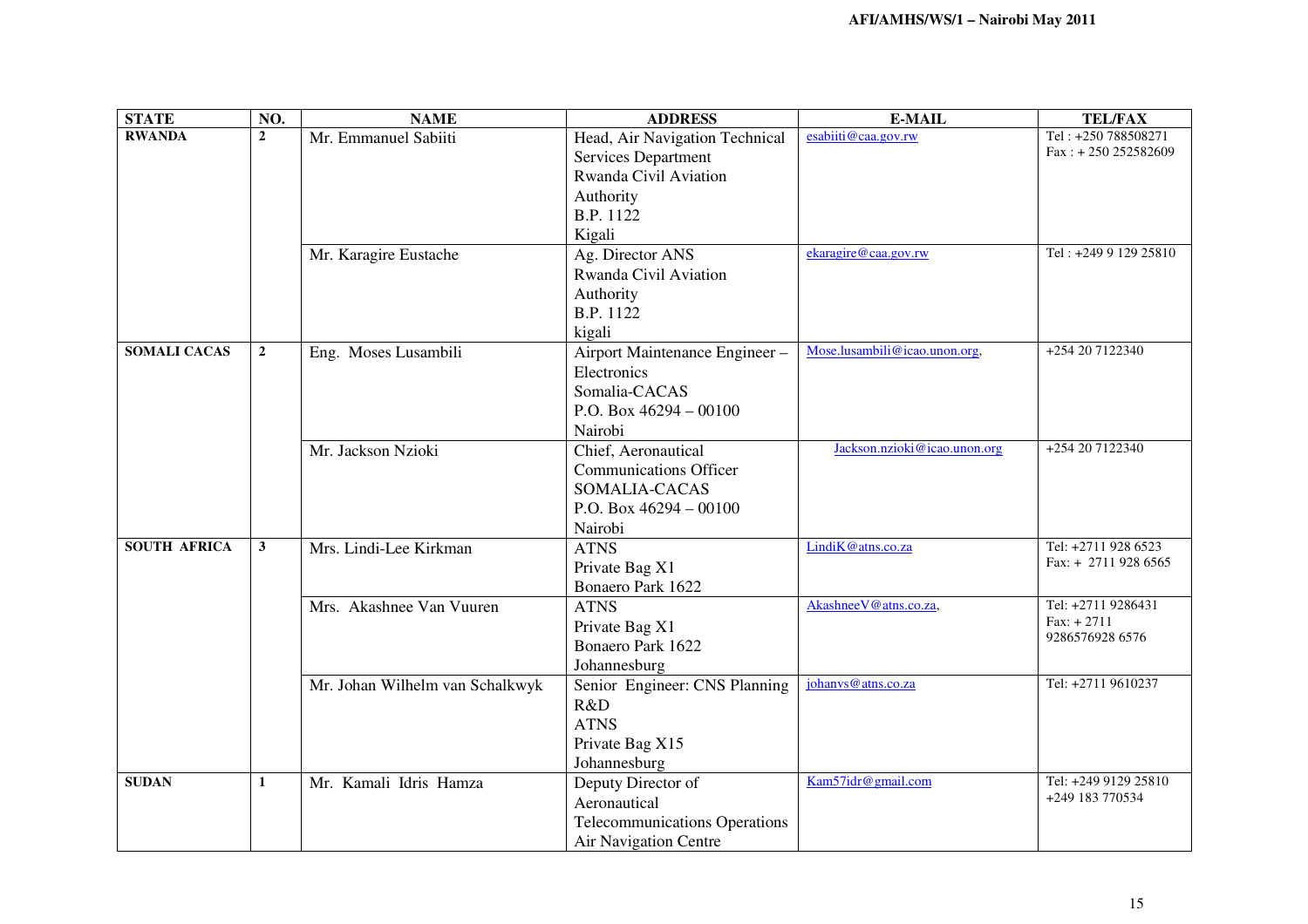| <b>STATE</b>                          | NO.                     | <b>NAME</b>            | <b>ADDRESS</b>                  | <b>E-MAIL</b>              | <b>TEL/FAX</b>                              |
|---------------------------------------|-------------------------|------------------------|---------------------------------|----------------------------|---------------------------------------------|
|                                       |                         |                        | Sudan Civil Aviation Authority  |                            |                                             |
|                                       |                         |                        | Khartoum                        |                            |                                             |
| <b>UGANDA</b>                         | $\mathbf 2$             | David Jukecha          | Senior Aeronautical Information | ais@caa.co.ug,             | Tel: +256 414 353000                        |
|                                       |                         |                        | Services Officer                | Jukecha@yahoo.com          | M: +256 772 566573                          |
|                                       |                         |                        | CAA-Uganda                      |                            |                                             |
|                                       |                         |                        | P.O. Box 5536                   |                            |                                             |
|                                       |                         |                        | Kampala, Uganda                 |                            |                                             |
|                                       |                         | Richard Ruhesi Mujungu | <b>Manager CNS</b>              | rruhesi@caa.co.ug.         | Tel: +256 414 353000                        |
|                                       |                         |                        | CAA-Uganda                      | Richard.ruhesi@gmail.com   | M: +256 752 643073                          |
|                                       |                         |                        | Entebbe International Airport   |                            |                                             |
|                                       |                         |                        | Directorate of Air Navigation   |                            |                                             |
|                                       |                         |                        | <b>Services</b>                 |                            |                                             |
|                                       |                         |                        | P.O. Box 5536                   |                            |                                             |
|                                       |                         |                        | Kampala, Uganda                 |                            |                                             |
| <b>UNITED</b>                         | $\overline{\mathbf{4}}$ | Mr/ Jimmy T. Kibakaya  | Principal Aeronautical          | jkibakaya@tcaa.go.tz       | Tel: +255 22 2198100                        |
| <b>REPUBLIC OF</b><br><b>TANZANIA</b> |                         |                        | <b>Information Officer</b>      |                            | Fax: +255 22 2844300                        |
|                                       |                         |                        | <b>TCAA</b>                     |                            |                                             |
|                                       |                         |                        | P.O. Box 2819                   |                            |                                             |
|                                       |                         |                        | Dar es Salaam                   |                            |                                             |
|                                       |                         | Mr. Peter Kyungai      | <b>Aeronautical Information</b> | kyungaipeter@yahoo.com     | +255 272 554521                             |
|                                       |                         |                        | Officer                         |                            |                                             |
|                                       |                         |                        | <b>KADCO</b>                    |                            |                                             |
|                                       |                         |                        | P.O. Box 10                     |                            |                                             |
|                                       |                         |                        | Kilimanjaro International       |                            |                                             |
|                                       |                         |                        | Airport                         |                            |                                             |
|                                       |                         | Ms. Elizabeth Sangawe  | Air Navigation Engineer         | sangaweelizabeth@yahoo.com | Tel+255 725 54521                           |
|                                       |                         |                        | <b>KADCO</b>                    |                            |                                             |
|                                       |                         |                        | P.O. Box 10 KIA                 |                            |                                             |
|                                       |                         |                        | Tanzania                        |                            |                                             |
|                                       |                         | Ms. Clara Mpili        | Principal CNS Inspector         | cmpili@tcaa.go.tz          | Tel: 255 22 219 8100<br>Mob: 255 754 692984 |
|                                       |                         |                        | Tanzania CAA                    |                            | Fax: +255 22 284 4300                       |
|                                       |                         |                        | P.O. Box 2819                   |                            |                                             |
|                                       |                         |                        | Dar es Salaam                   |                            |                                             |
| <b>ZIMBABWE</b>                       | $\mathbf{1}$            | Mr. Erick Chavunduka.  | Civil Aviation Authority of     | erick@caaz.co.zw           | Tel: +263 712 867 855                       |
|                                       |                         |                        | Zimbabwe                        |                            |                                             |
|                                       |                         |                        | P.Bag 7716                      |                            |                                             |
|                                       |                         |                        | Causeway                        |                            |                                             |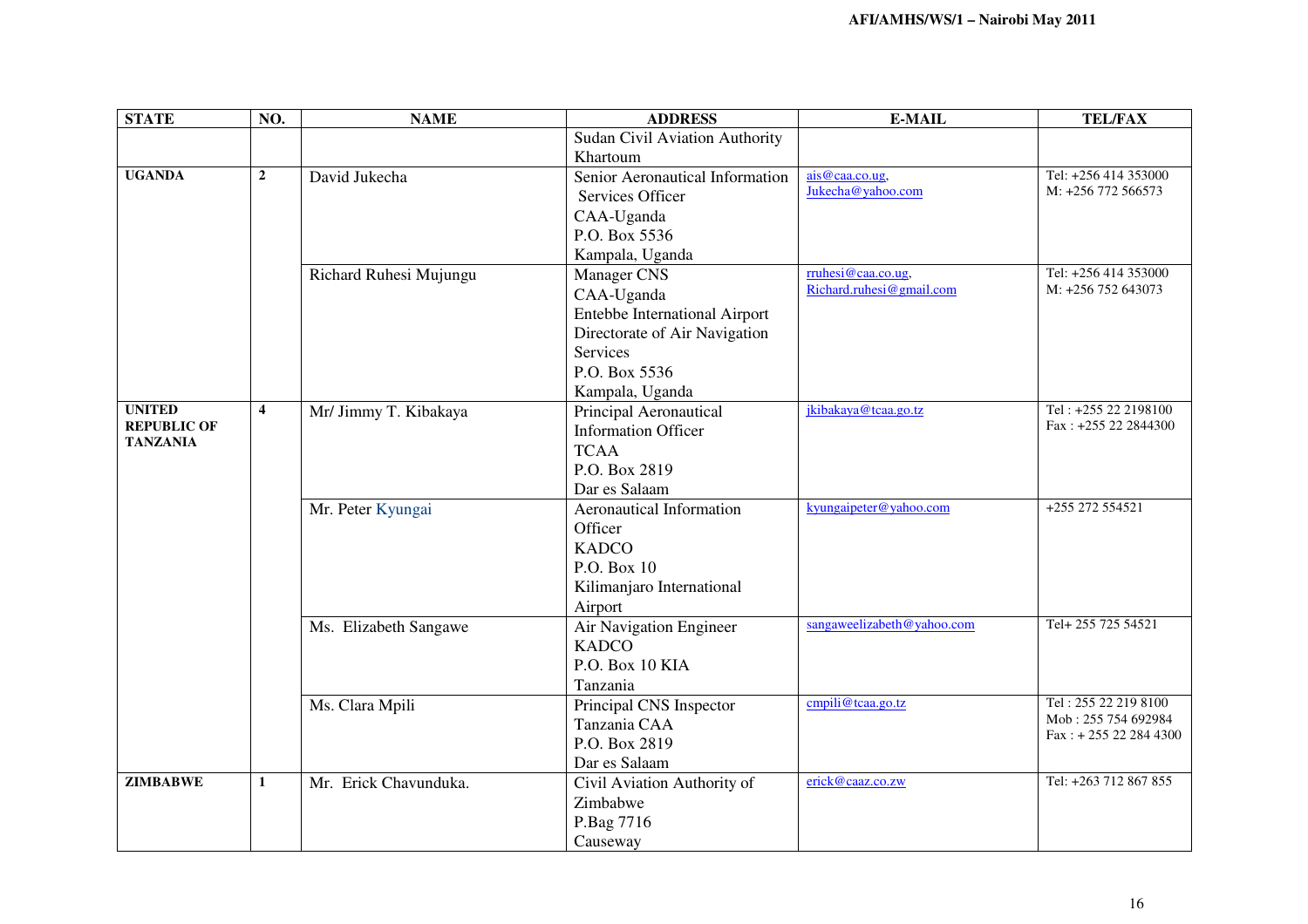| <b>STATE</b>                      | NO.            | <b>NAME</b>                    | <b>ADDRESS</b>                                                                                                           | <b>E-MAIL</b>                   | <b>TEL/FAX</b>                                                                   |
|-----------------------------------|----------------|--------------------------------|--------------------------------------------------------------------------------------------------------------------------|---------------------------------|----------------------------------------------------------------------------------|
|                                   |                |                                | Harare                                                                                                                   |                                 |                                                                                  |
| $ASECNA -$<br><b>SENEGAL</b>      | $\overline{2}$ | Mr. Bissa Sougue               | Aeronautical<br><b>Telecommunications Manager</b><br><b>ASECNA</b><br>32-38, Avenue Jean Jaurès<br>B.P. 3144<br>Dakar    | souguebis@asecna.org            | Tel: +221-33 8695732<br>Fax: +221-33 8207538                                     |
|                                   |                | Mr. Sant'Anna Nasser Abdel     | Project Manager<br><b>ASECNA</b><br>B.P.8163<br>B.P. 3144<br>Dakar Yoff Senegal                                          | santannaabd@asecna.org          | Tel: +221-33 869 5658                                                            |
| <b>ICAO</b><br><b>SECRETARIAT</b> | $\overline{2}$ | Mr. François-Xavier Salambanga | <b>Regional Officer CNS</b><br><b>ICAO WACAF Office</b><br>15, Boulevard de la République<br>Bp: 2356<br>Dakar - Senegal | fsalambanga@dakar.icao.int      | Tel: (221) 33 839 93 86<br>Mob: (221) 76 688 28<br>07<br>Fax: (221) 33 823 69 26 |
|                                   |                | Mr. Prosper Zoo'Mintoo         | <b>Regional Officer CNS</b><br><b>ICAO ESAF Office</b><br>P.O. Box 46294, 00100-GPO<br>Nairobi                           | Prosper.zoomintoo@icao.unon.org | Tel: +254 20 7622367<br>Fax: +254 20 7623028                                     |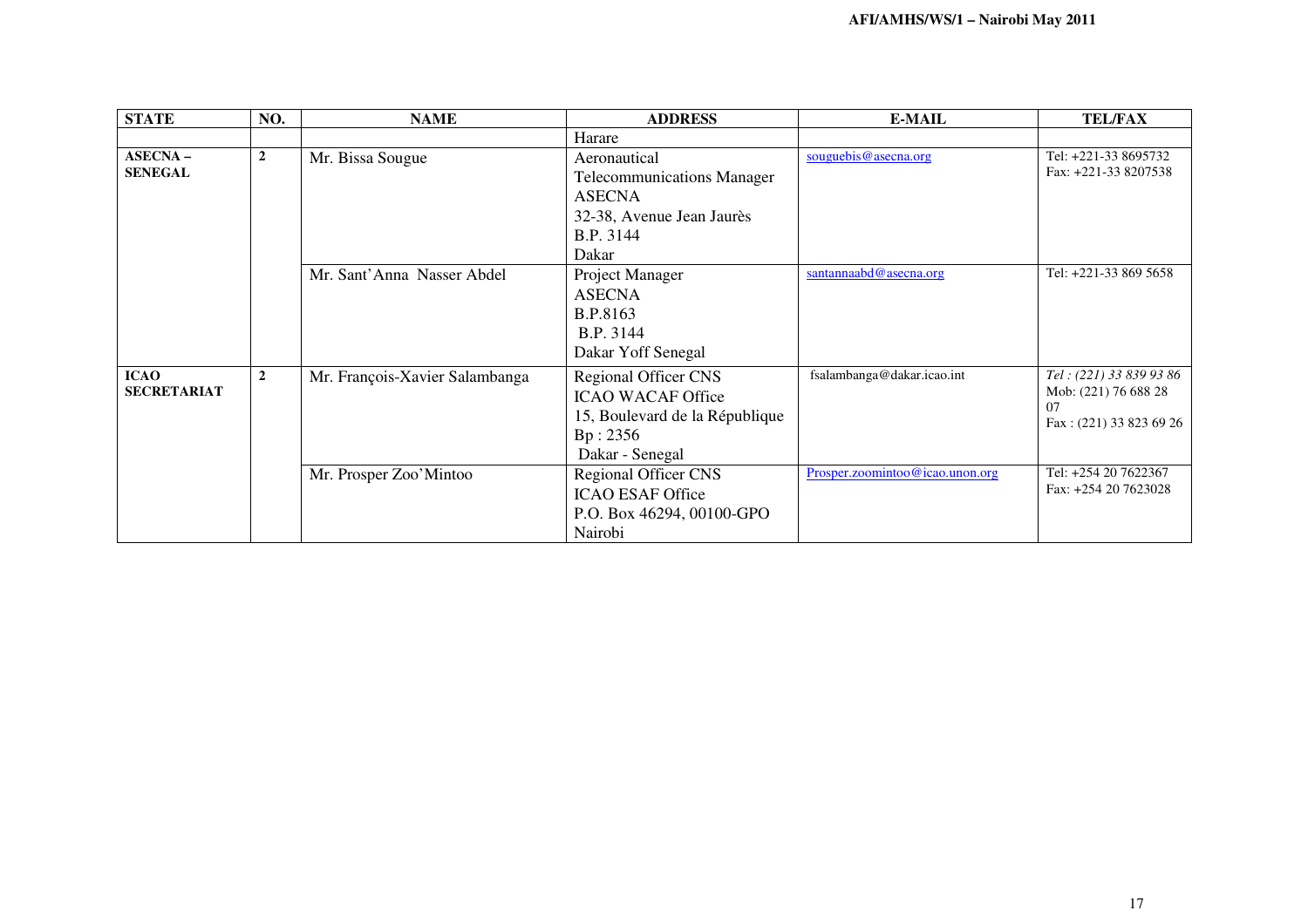**APPENDIX B** 

# **MEMORANDUM OF UNDERSTANDING FOR THE INTERCONNECTION OF AMHS SYSTEMS IN AFI REGION**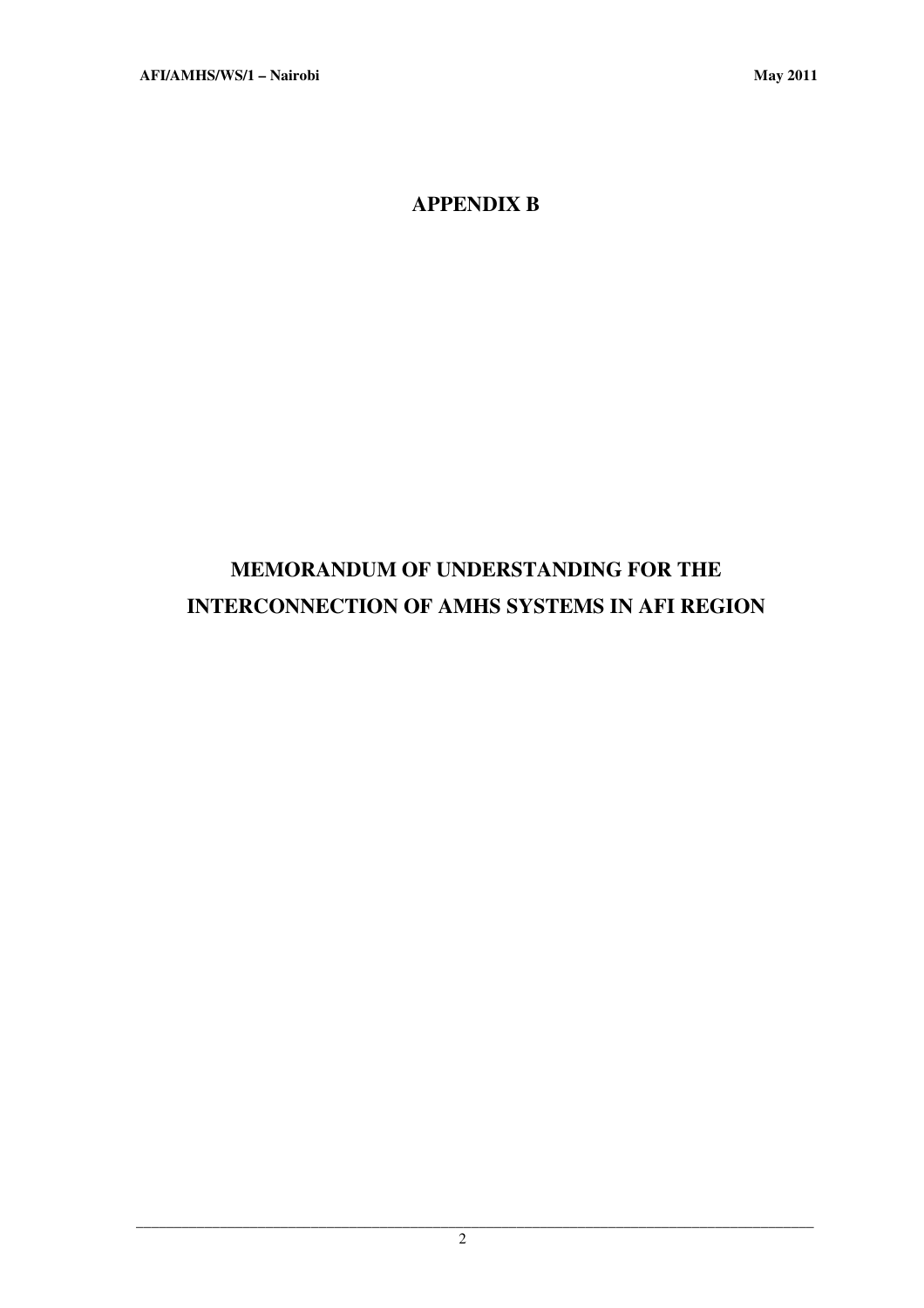#### **Preface**

This document defines the Memorandum of Understanding for the bilateral interconnection of AMHS systems between the States of the Region. The two States may revise this document when so required.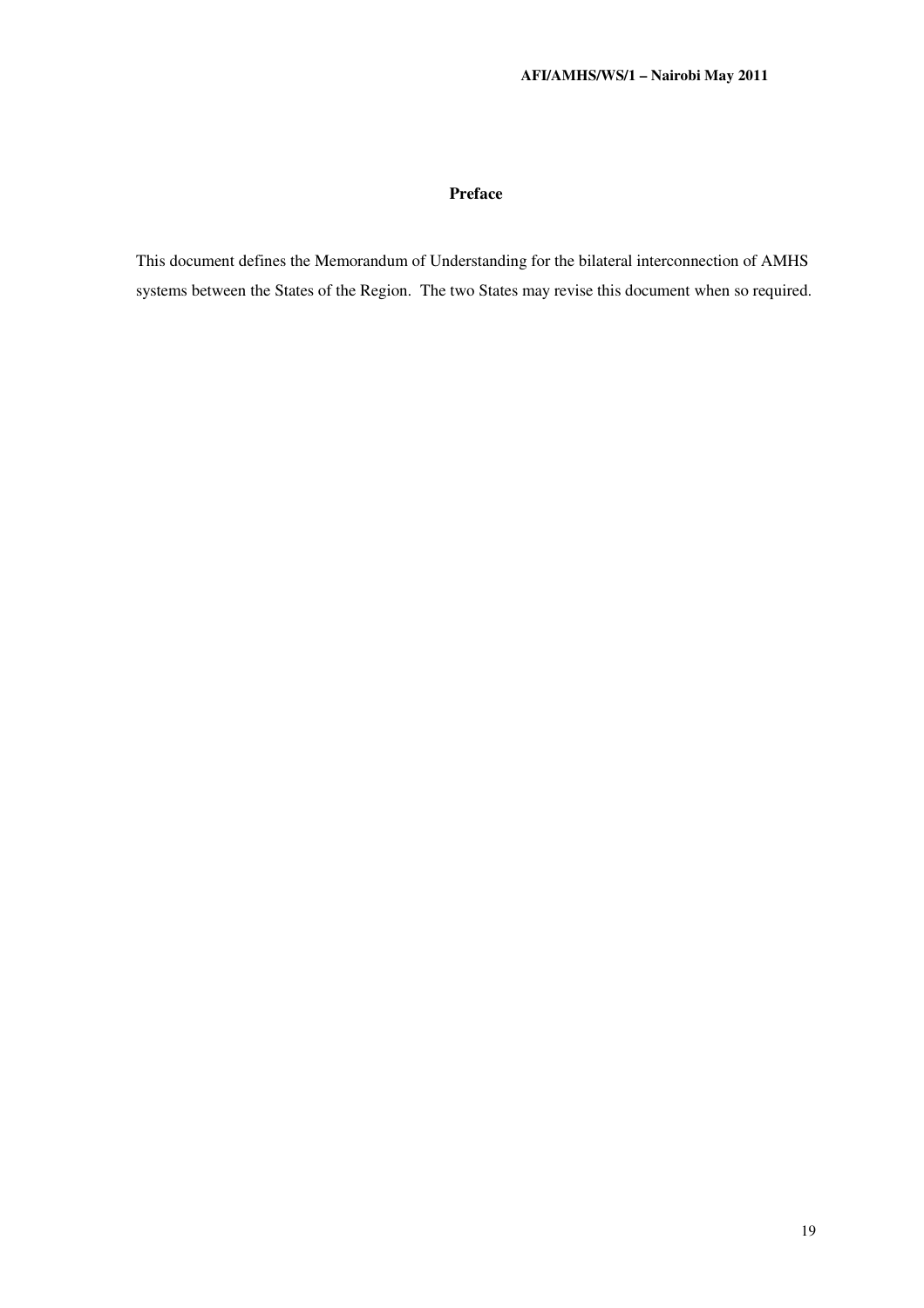*Approval Memorandum of Understanding for the Interconnection of AMHS Systems* 

By **State A** By **State B**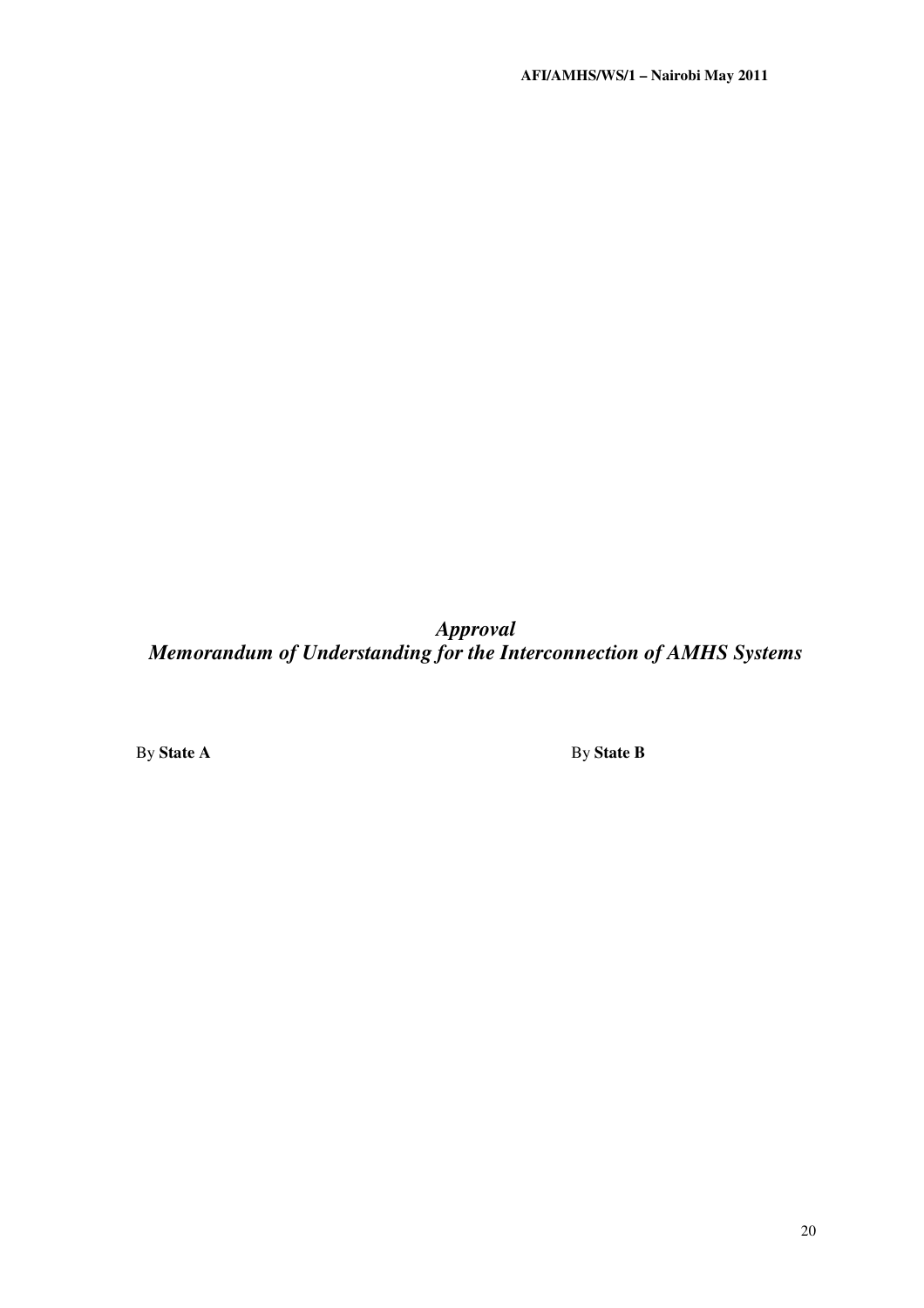# *Revisions*

| <b>Revision / Date</b> | <b>Description</b> | Pages changed |
|------------------------|--------------------|---------------|
|                        |                    |               |
|                        |                    |               |
|                        |                    |               |
|                        |                    |               |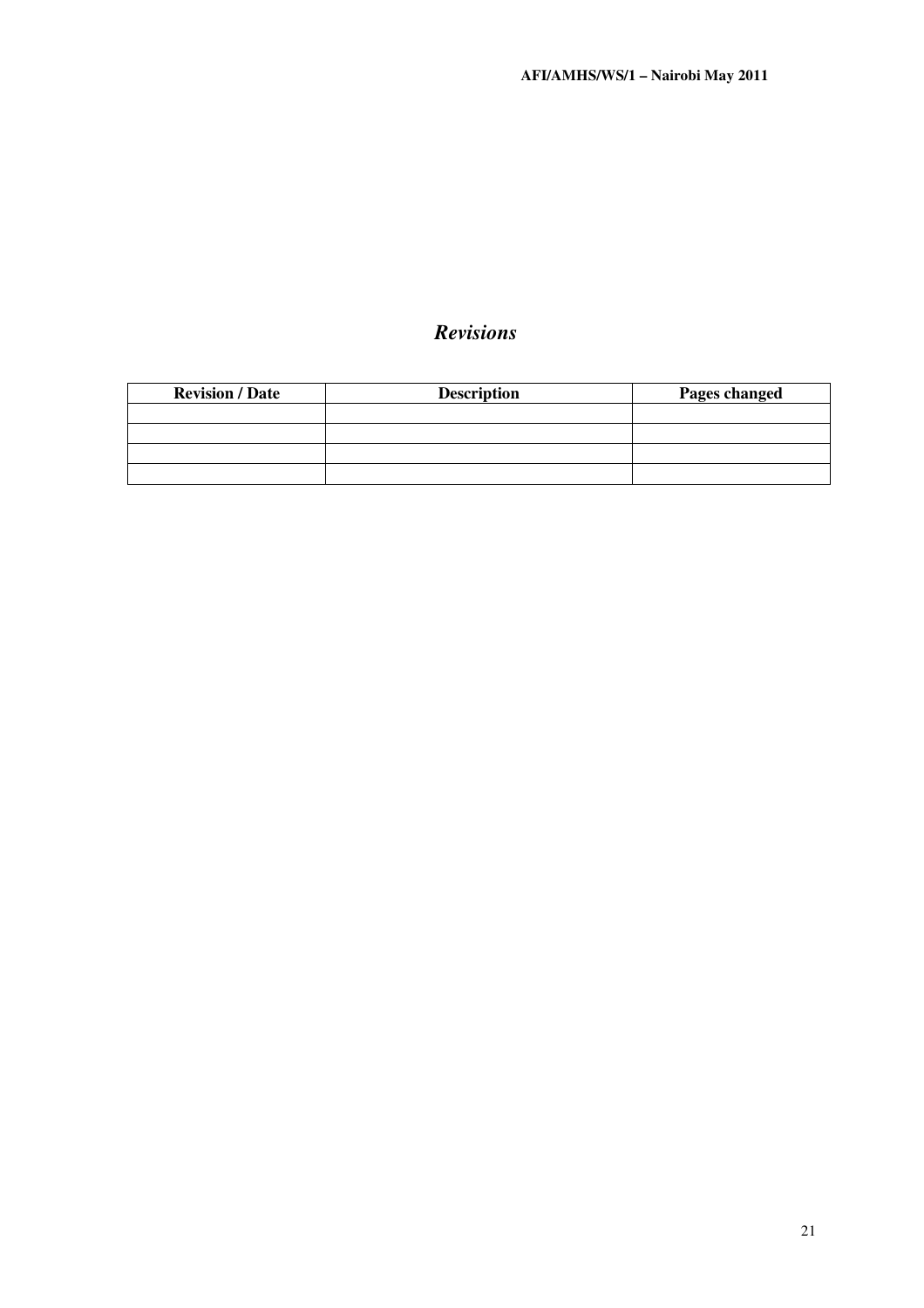### **APPENDIX B**

#### MEMORANDUM OF UNDERSTANDING

### TECHNICAL-OPERATIONAL AGREEMENT FOR THE INTERCONNECTION OF AMHS **SYSTEMS**

### **TABLE OF CONTENTS**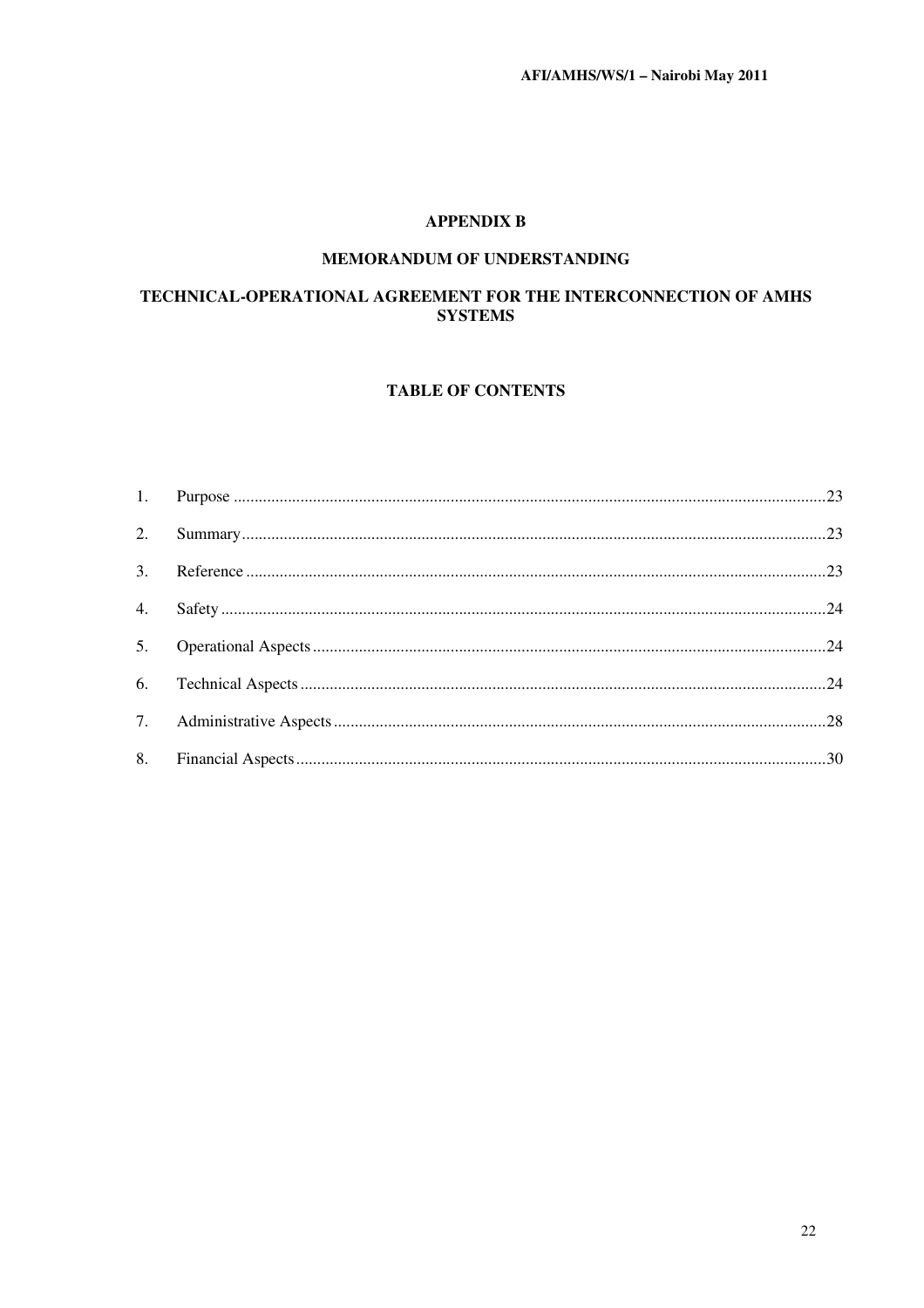#### **1. Purpose**

To provide a detailed description of the technical, operational, and administrative aspects of the Memorandum of Understanding that are needed for the interconnection of AMHS systems between States A and B.

#### **2. Summary**

- The plans for the implementation of the ATN ground-ground application and the plans for AFI regional ATN routers, as defined in **FASID Tables CNS XX and CNS YY**, respectively, were formulated through **Conclusion XXX of APIRG/YY.**
- The regional AMHS addressing plan that the States should apply when implementing AMHS systems in the AFI Region was presented at the **APIRG/XXX** meeting (Appendix XX) to agenda item yy) and reviewed by the CNS/SG/ xxx meeting held in *Place, Country , on DD MM YY.*
- States that have implemented or are planning to implement AMHS systems should register before the ATS message transmission management centre (AMC), according to ICAO State letter AN 7/49.1-09/34 of 14 April 2009 on management and updating of information on addresses of the air traffic service (ATS) message handling system (AMHS), and the procedure for registering a State representative as user of the AMC.
- For the interconnection of the AMHS systems installed in the Region, consideration has been given to conducting trials between AMHS to check the interoperability of AMHS systems, and a study of the bandwidth required for their interconnection.

#### **3. Reference**

This Agreement follows the recommendations contained in the following documents:

• Report of the AFI AMHS Implementation Task Force meeting, Nairobi, Kenya, 19- 20 May 2011;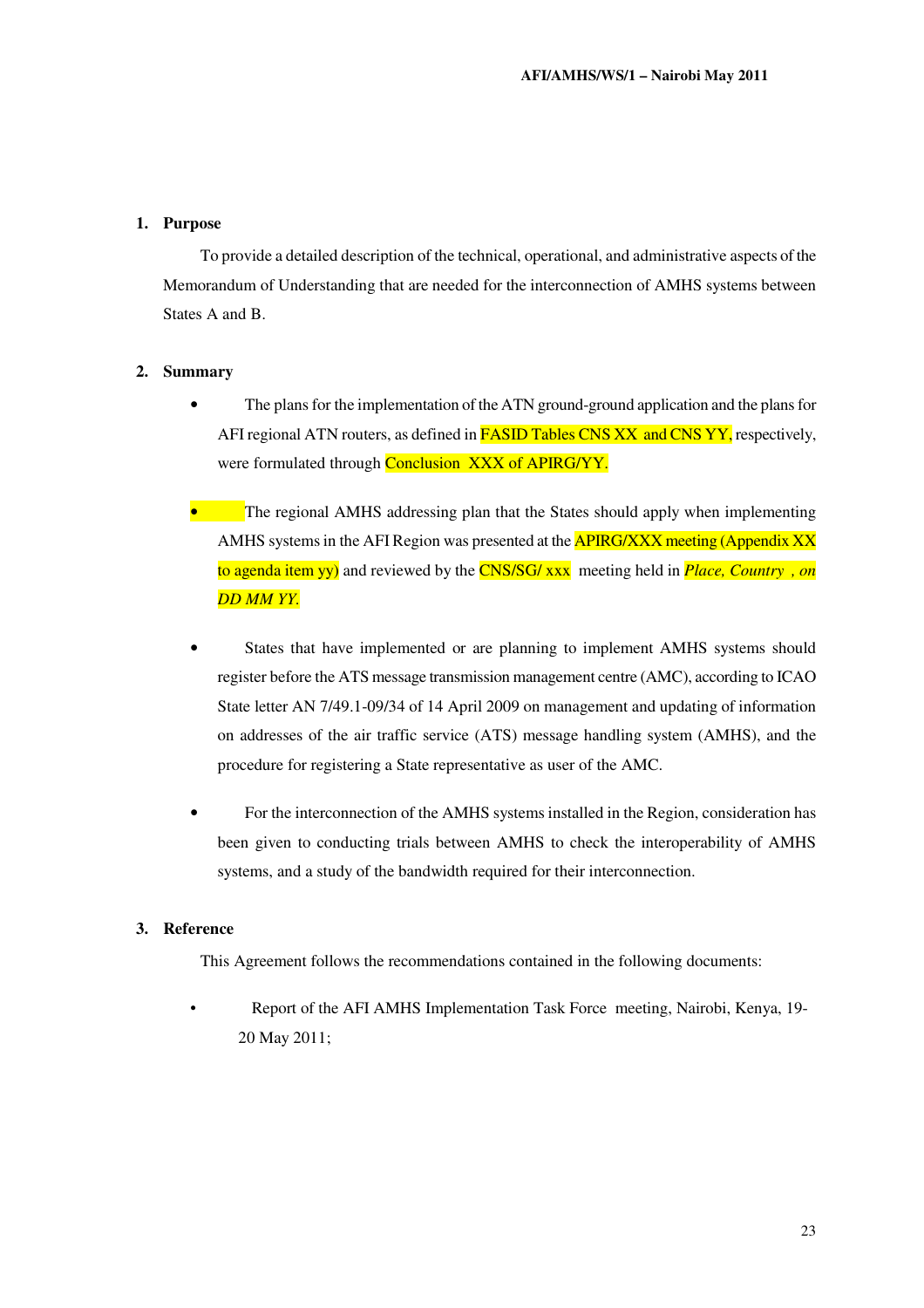#### **4. Safety**

Each State must ensure that its communication networks involved in the interconnection have the required protection for this type of service, taking into account, at least, the following aspects:

- **Protection against intrusion by unauthorised people and/or systems;**
- Protection against attacks from computer viruses; and
- Use of the equipment exclusively for the interconnection of automated systems.

#### **5. Operational Aspects**

The Administrations undertake, within their respective jurisdiction, to provide direct training on the contents of this Memorandum of Understanding to the personnel working in the systems involved.

The selected interconnection option entails that States will have to establish specific operational procedures, taking into account the functionality available in each automated system.

#### **6. Technical Aspects**

The interconnection must permit the automatic transfer of messaging plans between the two States, using the respective MTAs;

The main aspects are:

1) Analysis of the current scenario: Currently, some States have deployed their AMHS systems at the national level (Zimbabwe, South Africa, Uganda), while some Atats are under purchasing or planning processes (Angola, Asecna members States...), but the operating mode between two States is still AFTN, that is, using the gateway, as shown in the following graphical example: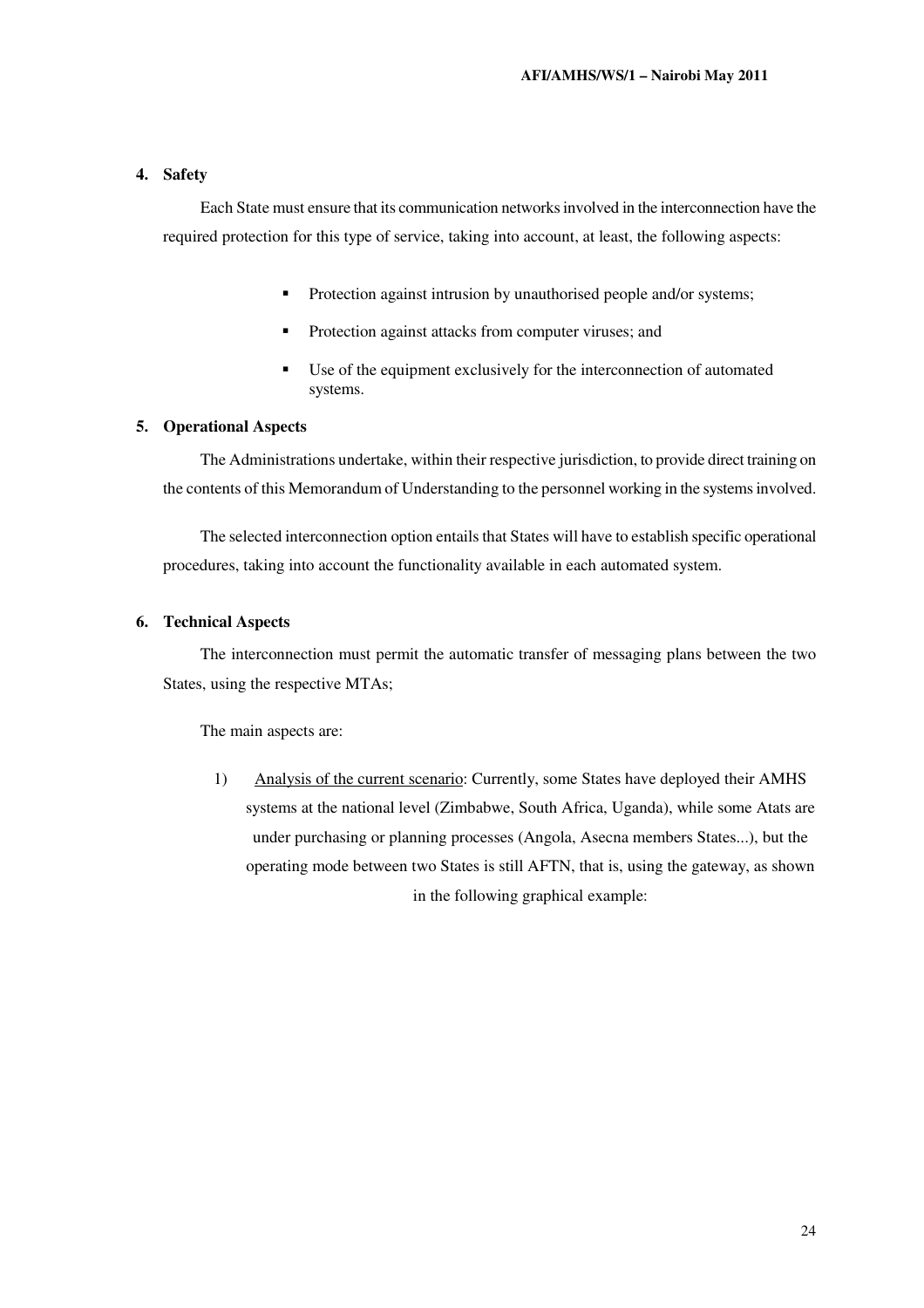

2) Selection of the exchange scenario: the functional scenario can only be as follows, in which the exchange of traffic between States is already being carried out through the interconnection of the respective MTAs, leaving the gateway operational for the exchange of messages with those States that have not migrated to the AMHS: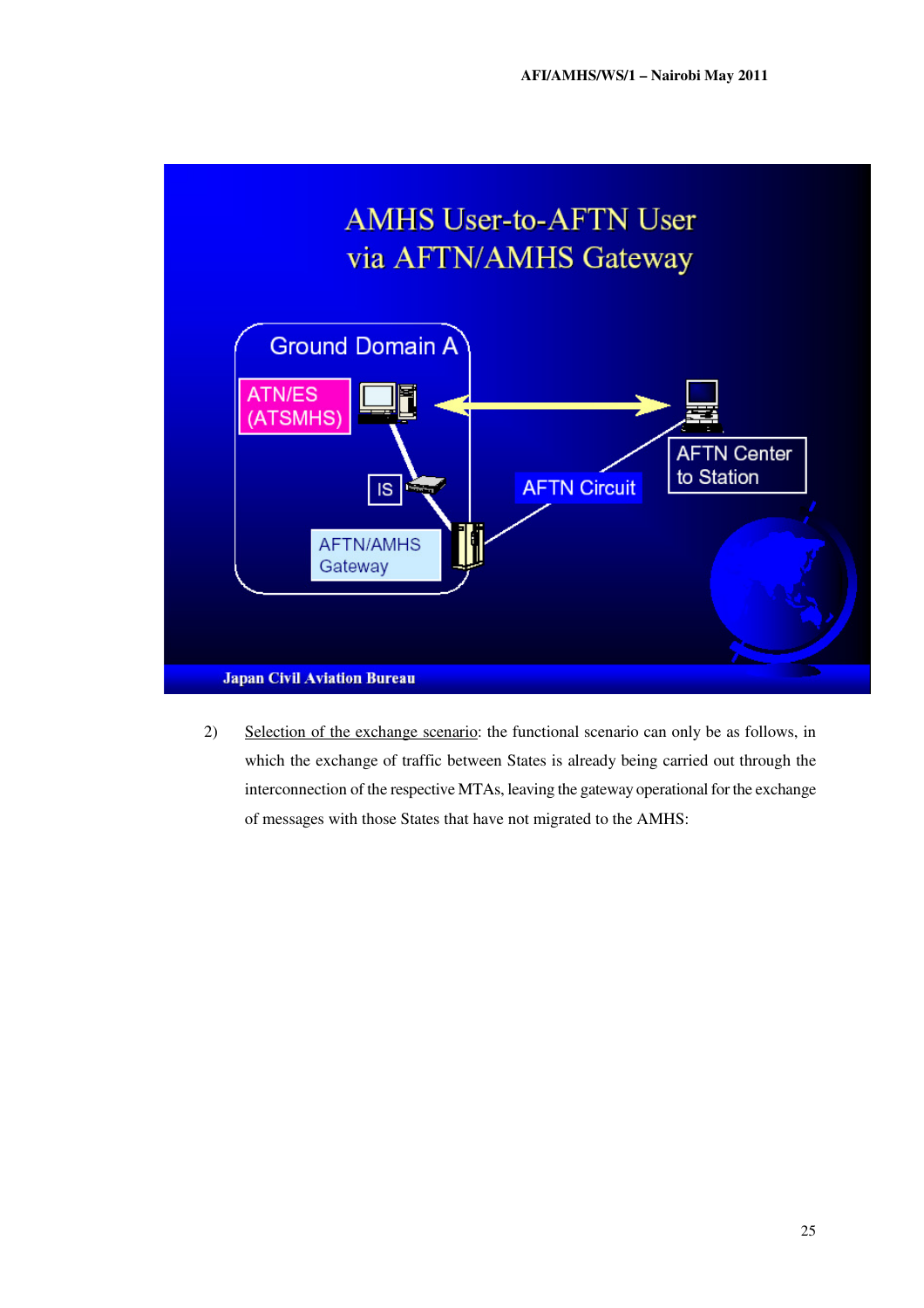# **AFTN User-to- AFTN User via AFTN/AMHS Gateway and ATN Domains**



3) Implementation Strategy:

In order to achieve the desired objective, the following action must be taken, indicating, in each case, whether such action has already taken or the tentative date for its implementation:

- Data transportation network: Intra-regional IP ATN
- Means: AFISNET, CAFSAT, SADC2, NAFISAT networks
- Channel: DLCI
- **ATN** boundary elements: routers provided by each State
- IP addressing of router link ports: to be configured according to the Regional IP Addressing Plan, Link Ports
- Serial interfaces: V.35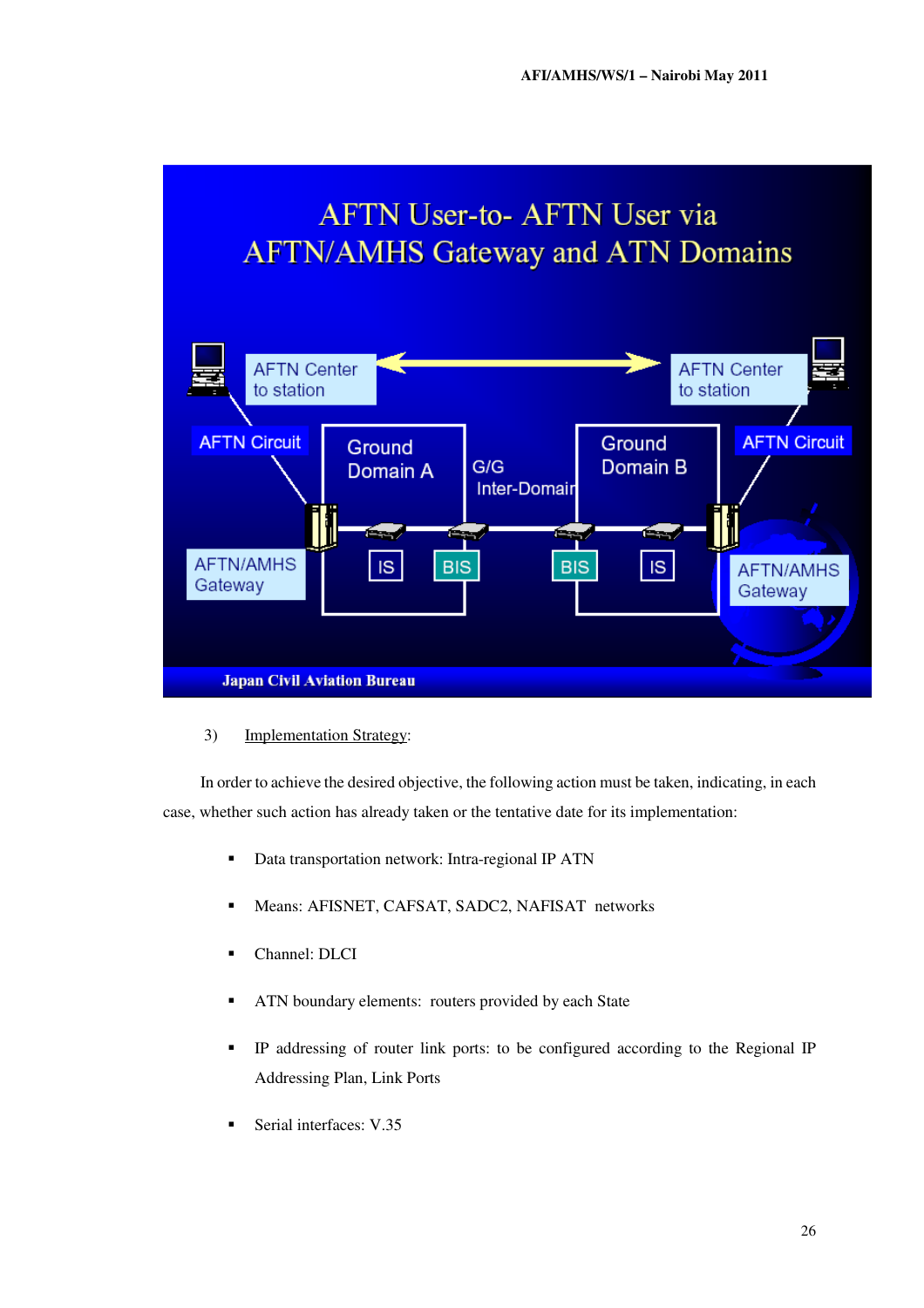- Tests:
	- o *Network transport*: by Networks administrators
	- o *Network connectivity*: by *State A* and *State B*
	- o *Message exchange*:
	- o *Exchange of technicians between States*:
	- o *Preparatory phase*:
- *Operational status*:
- 4) Implementation:
	- The Interconnection Management Committee will be in charge of implementation management, and will be made up by personnel listed in Attachment A.
	- $\blacksquare$  This Interconnection Committee will perform its functions until three (3) months after the beginning of the Operational Phase; thereon, the integrated operation will be entrusted to the respective Communication Stations.
- 5) Operation Monitoring

Each State must be responsible for monitoring the operation of its systems, including the maintenance of its equipment and systems, ensuring the required availability, performance, safety, and efficiency.

All problems of uncertain origin must be analysed jointly by the States through the Interconnection Management Committee, which will coordinate the actions required for their resolution.

However, each State must do its best to carry out the actions under its responsibility, informing the Interconnection Management Committee about their implementation.

In any case, the Interconnection Management Committee must be constantly informed about the occurrence of anomalies, regardless of their origin.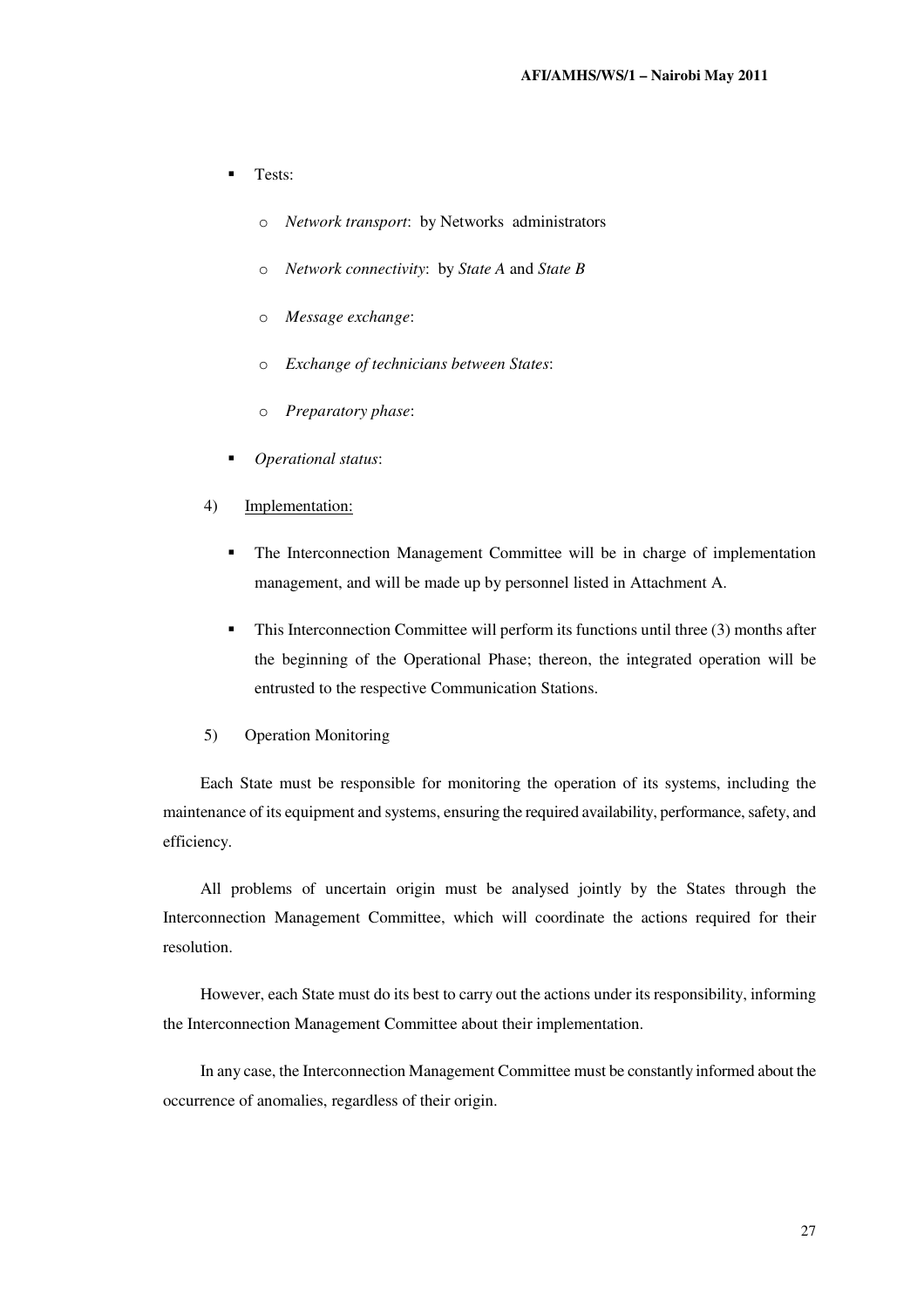#### 6) Training

The participating States must develop training plans for the technical teams responsible for system maintenance, taking into account extent, periodicity, and technical evolution.

#### 7) Maintenance

Teams must be prepared for contingencies and be technically capable of analysing anomalies.

Each State shall develop its own Action Plan, which will define the technical information required for the interconnection with adjacent ACCs, and will contain, at least:

- 1. The topology of the networks involved, with technical details about the bandwidth, availability, latency, and redundancy required;
- 2. The specifications of the equipment used;
- 3. Maintenance requirements;
- 4. Maintenance procedures: preventive, predictive, and corrective; and
- 5. All related technical documents;
- 7. The States agree that the means of communication for the implementation of the interconnection will be the available satellite based network between the two States.

#### **7. Administrative Aspects**

This Agreement is a dynamic document that can be revised at any time, in keeping with the technological evolution of the systems and communication networks of the participating States.

Interconnection management will be entirely the responsibility of the Interconnection Management Committee established by the two (2) States, in accordance with the following: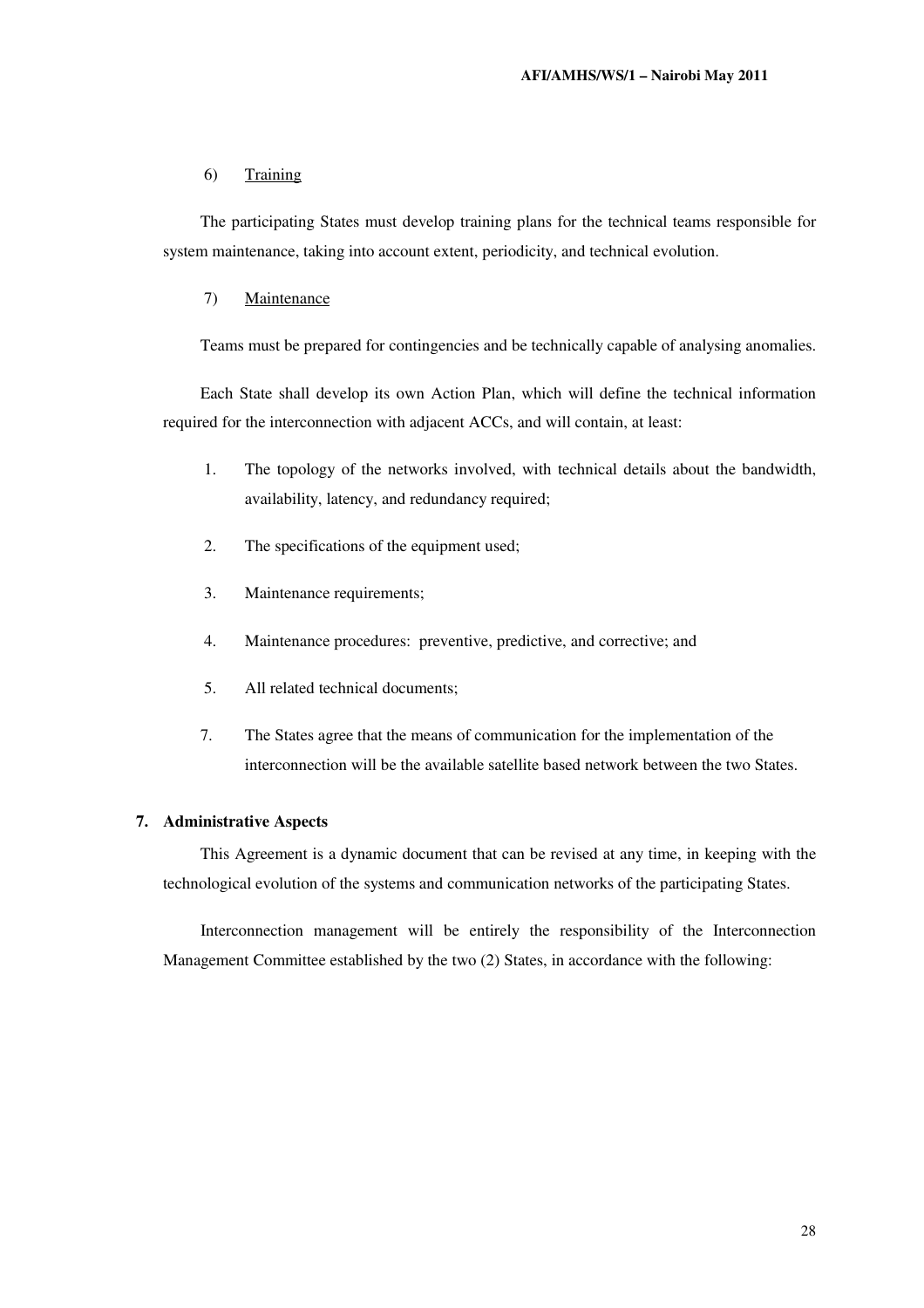#### **1. Organisational Structure**

In order to carry out its activities, the Committee will be organised as follows:

#### 1.Coordinator

The coordinators for AMHS interconnection between States A and B are listed in **Annex A.**

Coordinators will be responsible for general coordination of all the activities of the technical and operational groups, and for maintaining contact with other organisations to address interconnection issues.

#### 2.Technical Group

It must include technicians designated by the two States, with training in their respective fields, especially in communication networks and computer automation systems.

They will be responsible, in their respective country, for the implementation and/or coordination of the technical activities required for the implementation, maintenance, and support of automated systems, communication networks, and interconnection equipment.

#### 3.Operational Group

It must include experts in the operation of electronic messaging systems.

#### **2. Functions**

The Committee is responsible for all the coordination required for the planning, implementation, maintenance, and operational support of the systems and equipment involved in the interconnection of AMHS systems.

It must also ensure the continued safety of the information to be transmitted between the automated systems involved in the interconnection.

Its functions include controlling and updating all technical and operational documentation.

It is also responsible for the network topology to be used for the interconnection, which must be approved by the two (2) States.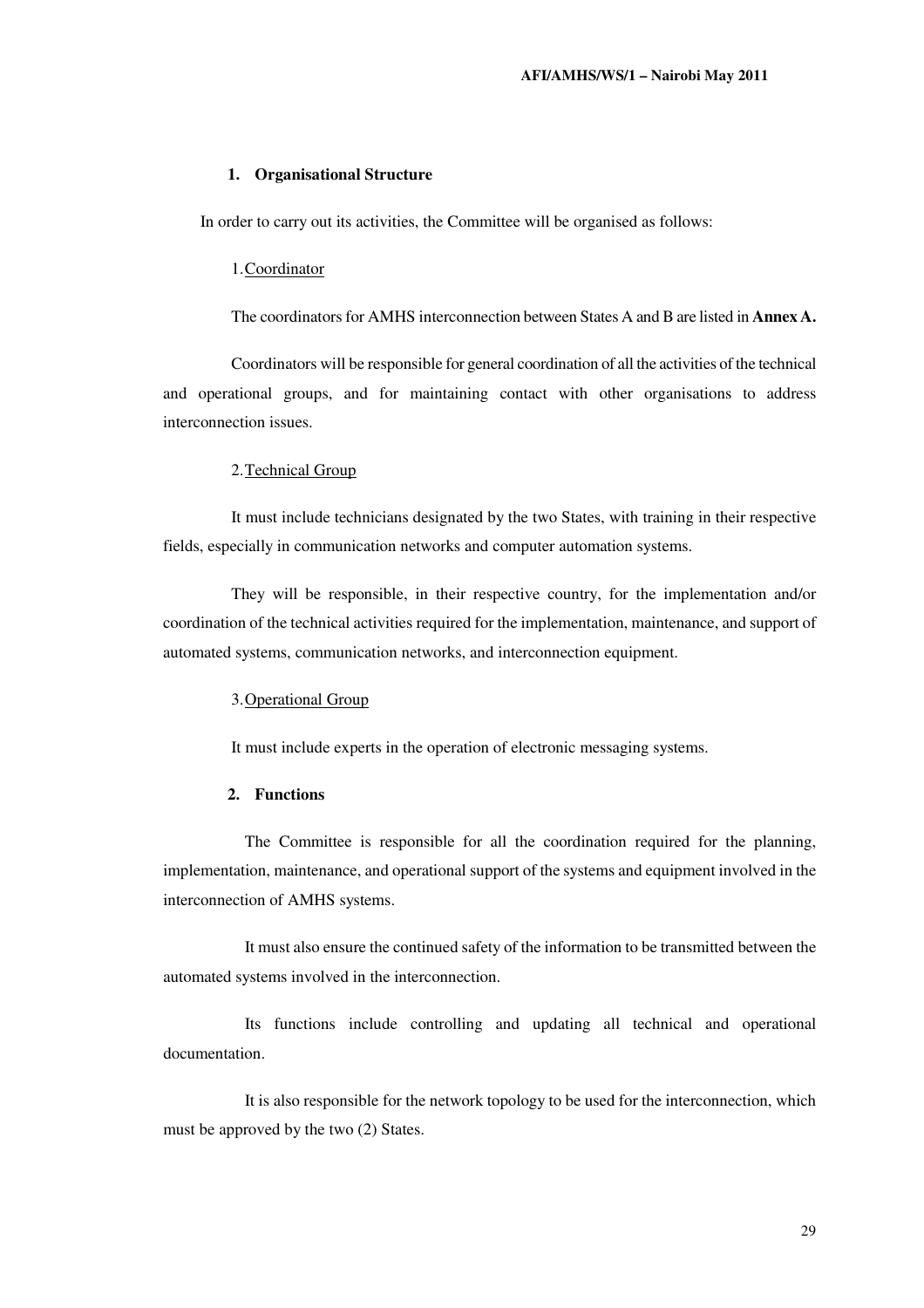Interconnection implementation must be coordinated and controlled by the Committee, through action plans previously approved by the two (2) States.

The Committee must advise the States about the need for technological evolution of the equipment and systems involved in the interconnection.

Its teams must monitor the performance, stability, reliability, and integrity of the equipment and systems involved in the interconnection, and propose and monitor corrective action.

The Committee must establish the necessary procedures for correcting faults.

Also, together with the participating States, it must provide for the resolution of problems.

#### **3. Management Process**

In order to carry out its activities, the Interconnection Management Committee will apply the following management system:

- 1. Periodic meetings and discussions to identify requirements, preferred technical solutions, alternatives, and options for the interconnection of AMHS systems;
- 2. Exchange of technical reports and documentation, plans and schedules as required for a successful and timely culmination of these efforts.
- 3. Joint planning, technical coordination, and implementation of activities by the two (2) States.

#### **8. Financial Aspects**

Regarding financial aspects, the States agree to the following:

1. Acquisition of equipment, components, and systems;

The equipment necessary for the interconnection will be acquired by each State, according to the technical specifications approved by the Interconnection Management Committee;

2. Acquisition of spare parts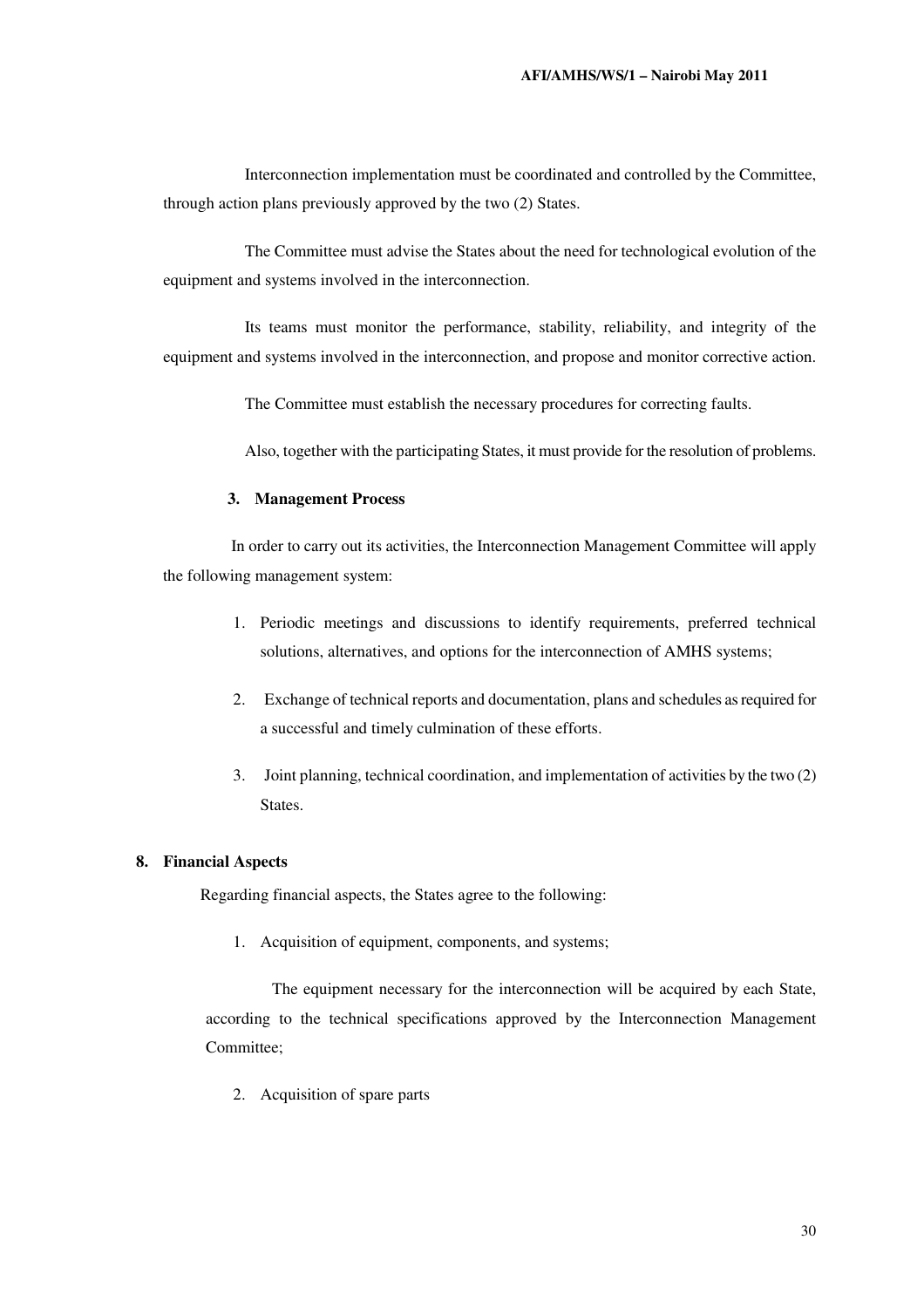Spare parts for the equipment involved in the interconnection will be purchased by each State, according to its specific needs, but in keeping with the maintenance guidelines issued by the Interconnection Management Committee.

3. Acquisition of third-party services

Each State agrees to pay for incidental third-party services, such as software adjustments, projects, and implementation of communication networks.

Each State will be responsible for its share of the incidental cost of upgrades to the satellite Network to address traffic increases, in keeping with the guidance issued by the Network Administration.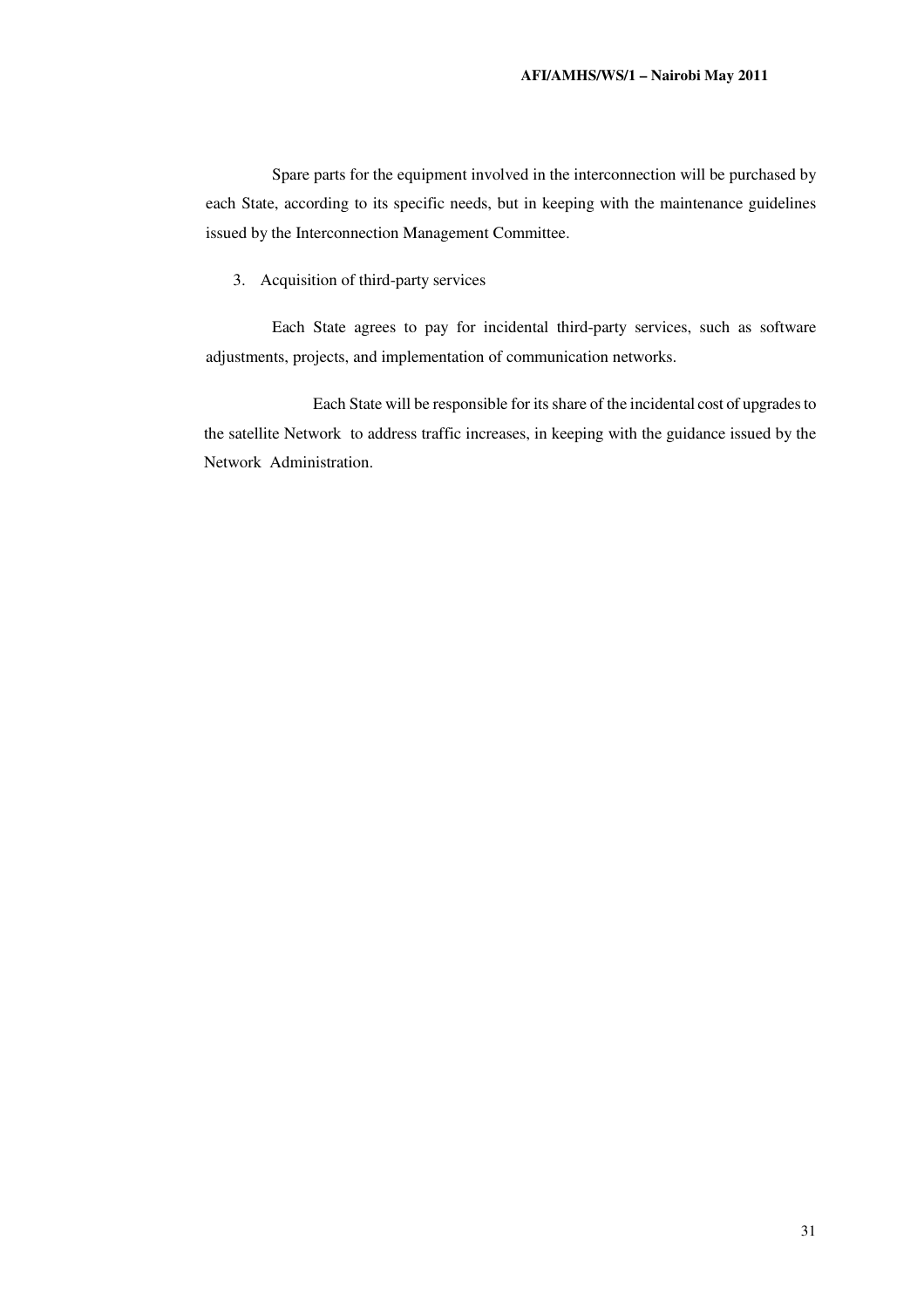### **ANNEX A**

### **AMHS SYSTEM INTERCONNECTION MANAGEMENT COMMITTEE**

#### **COORDINATORS OF THE MANAGEMENT GROUP**

**State A** 

Name: Phone number: Email:

#### **State B**

Name: Phone number: Email: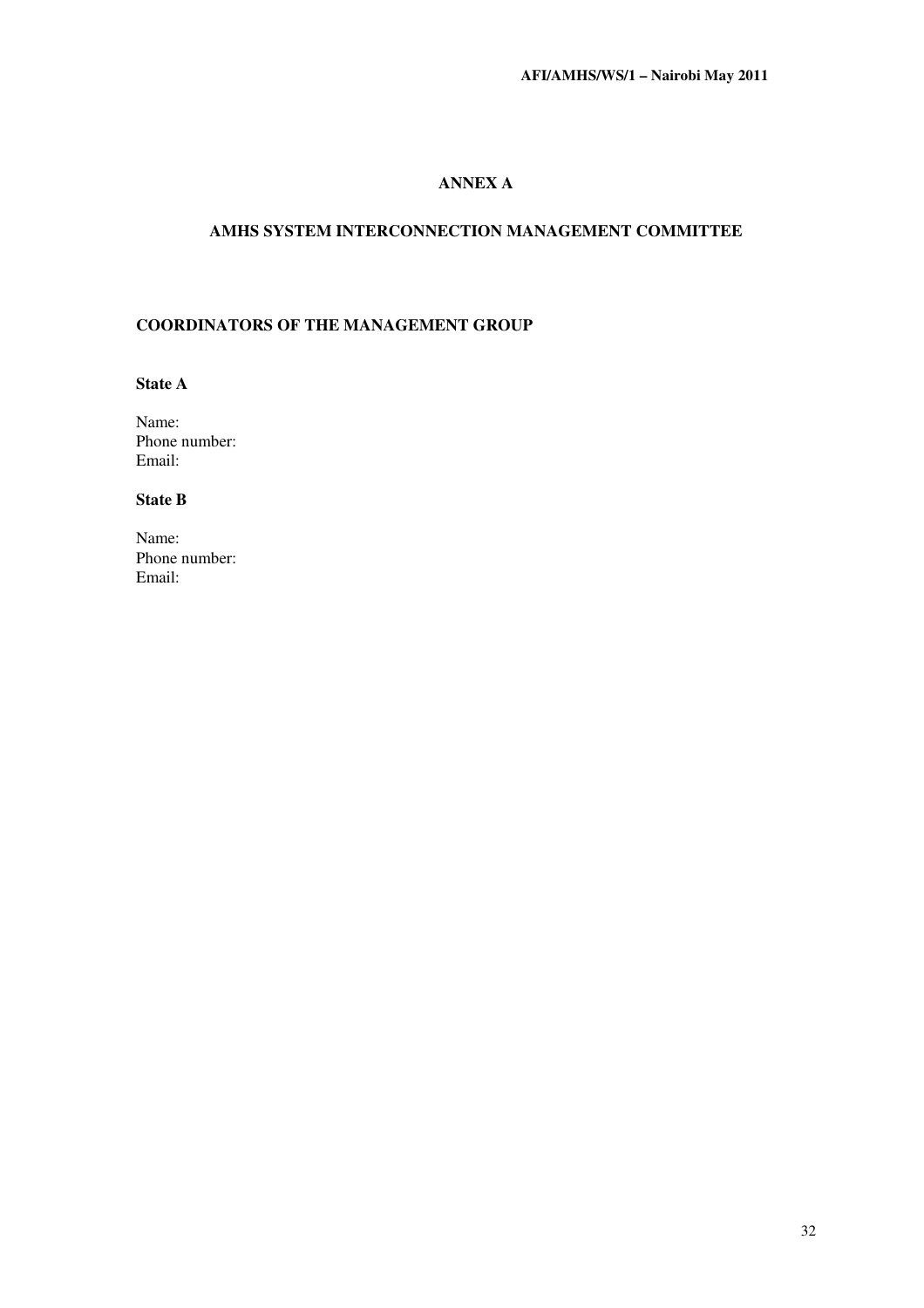# **Appendix C**

#### **AFI ATS MESSAGE HANDLING SYSTEM IMPLEMENTATION TASK FORCE (AFI AMHS/I/TF) TERMS OF REFERENCE, WORK PROGRAMME AND COMPOSITION OF THE**

#### **1-TERMS OF REFERENCE**

- 1) Conduct a comprehensive review of ICAO Standards and Recommended Practices (SARPs) pertaining to the Air Traffic Services Message Handling Service (ATSMHS) application as specified in Annex 10 – *Aeronautical Telecommunications* - Volume II and Volume III, and guidance material contained in ICAO *Manual on detailed specifications for the Aeronautical Telecommunication Network (ATN) using ISO/OSI standards and protocols* (Doc.9880), *Global Air Navigation Plan* (Doc 9750) and other relevant provisions ;
- 2) Collect and analyze information on the status of AFI ANSPs ATS Message Handling Systems plans, including ongoing upgrades to existing systems;
- 3) On the basis of the above, develop a coordinated AFI transition strategy and plan with associated timelines to enable the streamlined coordinated implementation of AMHS.

#### **Considerations**

In addressing its terms of reference, the Task Force should consider, *inter alia,* the following aspects:

- 1) AFI AMHS systems should be:
	- a. implemented in accordance with ICAO SARPs and technical specifications, and
	- b. interoperable with systems implemented by other ICAO Regions;
- 2) Personnel training for operational migration from AFTN to AMHS;
- 3) AFS network backbone capabilities;
- 4) Systems that transition early will need to be capable of handling both AMHS and AFTN messages.
- 5) Establishment of an Information Management system to track implementation timelines; and
- 6) Impacts to users (compliance to new flight plan format, availability of qualified personnel, etc).

### **2-WORK PROGRAMME**

| <b>Task</b><br>No.          | <b>Global Plan</b><br><b>Initiative</b> | <b>Subject</b>                                                                                                                                                                                                                                                                                                                                      | <b>Target date</b>                     |
|-----------------------------|-----------------------------------------|-----------------------------------------------------------------------------------------------------------------------------------------------------------------------------------------------------------------------------------------------------------------------------------------------------------------------------------------------------|----------------------------------------|
| 1                           | $GPI-22$                                | <b>Review of ICAO SARPs and Guidance Material</b><br>Team Leader: Secretariat<br>Team members: All Task Force Core members<br>References:<br>$ICAO$ Annex 10 (Vol. 2 and Vol.3)<br>ICAO Doc 9880                                                                                                                                                    | CNS/SG/4<br>Deliverable:<br>30/06/2011 |
| $\mathcal{D}_{\mathcal{L}}$ | $GPI-22$                                | <b>Conduct of a Regional Survey on:</b><br>AFS circuits specifications (circuit type, modulation<br>1.<br>rate, protocol, ITU code, VSAT network)<br>2.<br>AMHS implementation status (implementations, plans,<br>levels of service, protocols, implementation challenges,<br>level of knowledge on AMHS and ATN, etc.)<br>Team Leader: Secretariat | CNS/SG/4<br>Deliverable:<br>30/06/2011 |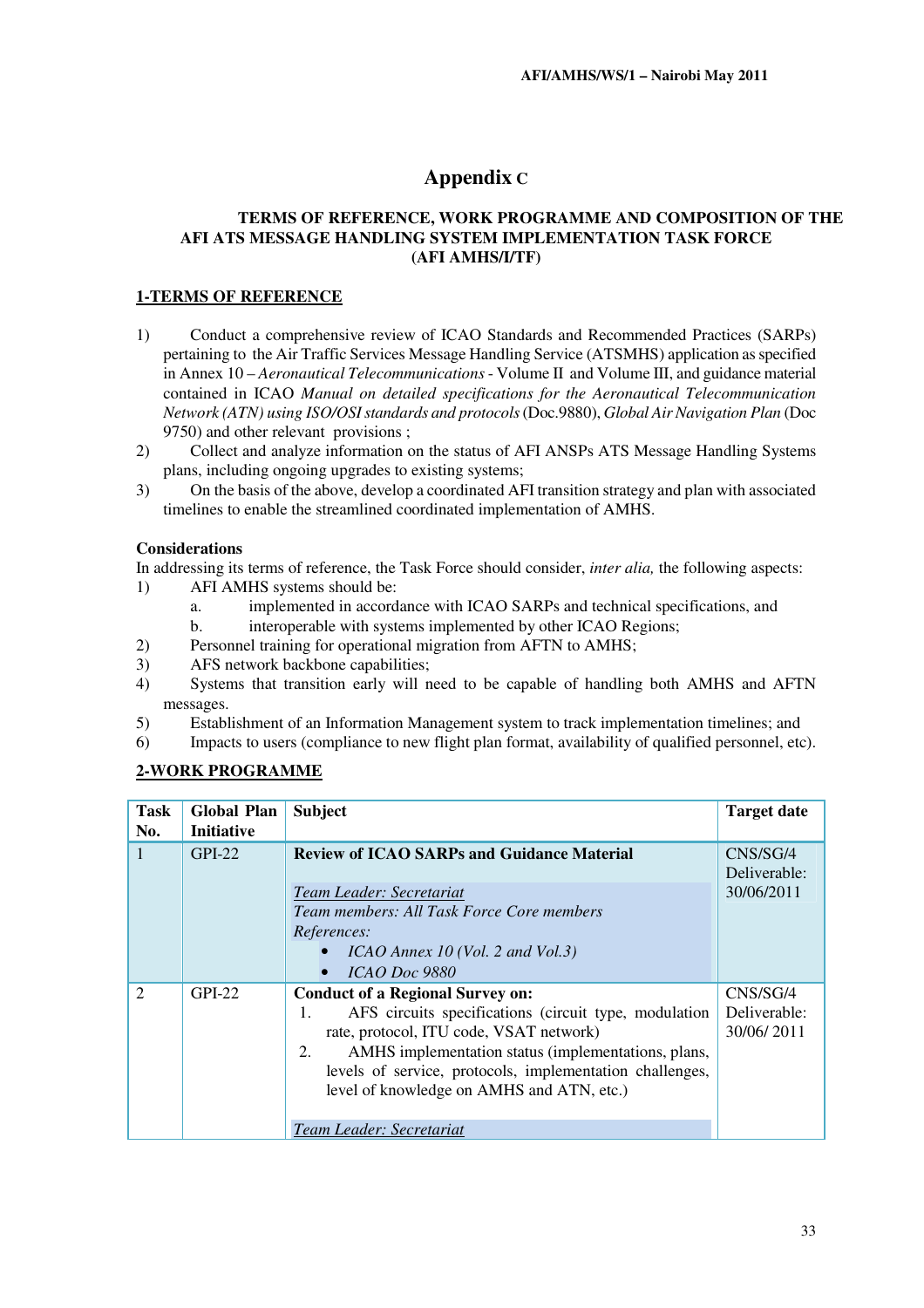|                |               | Team members: All Task Force Core members                                                |               |
|----------------|---------------|------------------------------------------------------------------------------------------|---------------|
|                |               | References:                                                                              |               |
|                |               | <b>APIRG/15 Report</b>                                                                   |               |
|                |               | ICAO Annex 10 (Vol. 2 and Vol.3)                                                         |               |
|                |               | ICAO Doc 9880                                                                            |               |
| 3              | <b>GPI-22</b> | <b>Draft AFI AMHS Implementation Strategy</b>                                            | CNS/SG/4      |
|                |               |                                                                                          | Deliverable:  |
|                |               | Team Leader: ASECNA                                                                      | 30/06/2011    |
|                |               | Team members: Botswana, Burkina Faso, Madagascar, South Africa                           |               |
|                |               | (ATNS), Tanzania and ASECNA                                                              |               |
|                |               | References:                                                                              |               |
|                |               | <b>CAR/SAM AMHS Implementation Strategy</b>                                              |               |
| $\overline{4}$ | <b>GPI-22</b> | <b>Draft AFI AMHS Implementation Plan</b>                                                | CNS/SG/4      |
|                |               | Draft AFI ATN Architecture<br>1.                                                         | Deliverables: |
|                |               | 2.<br>Draft AFI ATN Network Service Access Point                                         | 30/06/2011    |
|                |               | <b>Addressing Plan</b>                                                                   |               |
|                |               | 3.<br>Draft AFI AMHS Implementation Plan                                                 |               |
|                |               | <b>AFI FASID CNS1B Table</b><br>a.                                                       |               |
|                |               | AFI FASID CNS1C Table<br>$\mathbf{b}$ .                                                  |               |
|                |               |                                                                                          |               |
|                |               | Team Leader: Rwanda                                                                      |               |
|                |               | Team members: Angola, Ethiopia, Kenya, Mozambique, Rwanda,<br>Sudan, Zimbabwe and ASECNA |               |
|                |               | References:                                                                              |               |
|                |               | Report of the Second Meeting of AFI ATN Planning                                         |               |
|                |               | <b>Task Force</b>                                                                        |               |
|                |               | AFI Air Navigation Plan, FASID (CNS)                                                     |               |
|                |               | ICAO Annex 10 (Vol. 2 and Vol.3)                                                         |               |
| 5              | <b>GPI-22</b> | <b>Draft AFI AMHS Manual</b>                                                             | CNS/SG/4      |
|                |               | 1. Introduction                                                                          | Deliverables: |
|                |               | 2. AFI AMHS Requirements                                                                 | 30/06/2011    |
|                |               | 3. AFI ATS Messaging Service Profile                                                     |               |
|                |               | 4. System implementation - Guidelines for system requirements                            |               |
|                |               | 5. AMHS management                                                                       |               |
|                |               | 6. Tests and validation of systems                                                       |               |
|                |               | 7. Operational procedures and recommendations                                            |               |
|                |               | 8. Miscellaneous                                                                         |               |
|                |               | 9. Appendices                                                                            |               |
|                |               |                                                                                          |               |
|                |               | Team Leader: South Africa (ATNS)                                                         |               |
|                |               | Team members: Somalia (CACAS), South Africa, Tanzania,                                   |               |
|                |               | <b>Uganda and ASECNA</b><br>References:                                                  |               |
|                |               | <b>ICAO EUR AMHS Manual (Doc 020)</b>                                                    |               |
|                |               | ICAO Annex 10 (Vol. 2 and Vol.3)                                                         |               |
|                |               | ICAO Doc 9880                                                                            |               |
|                |               |                                                                                          |               |

**3-COMPOSITION**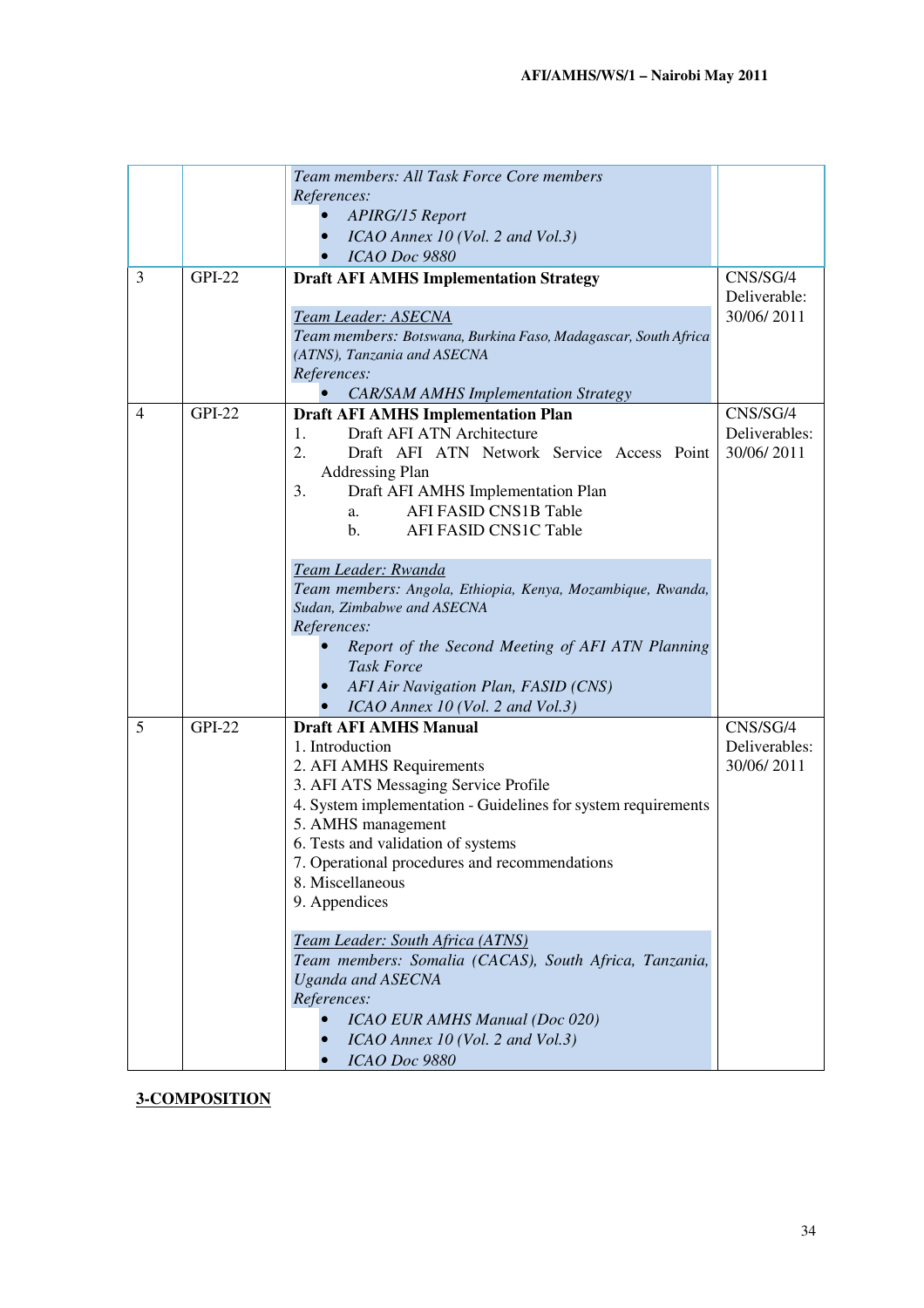*Core members: Algeria, Angola, Botswana, Egypt, Ethiopia, Ghana, Kenya, Malawi, Niger, Nigeria, Rwanda, Senegal, South Africa (ATNS), Sudan, Tanzania, Tunisia, Uganda, Zimbabwe, ASECNA, IFATSEA and Roberts FIR.* 

*Other members: All AFI States and Air Navigation Service Providers (ANSPs) with implemented and planned AMHS systems.* 

 *Note: Members should nominate suitable experts involved in aeronautical telecommunications operations and systems engineering.* 

Working arrangements: TBD.

-END-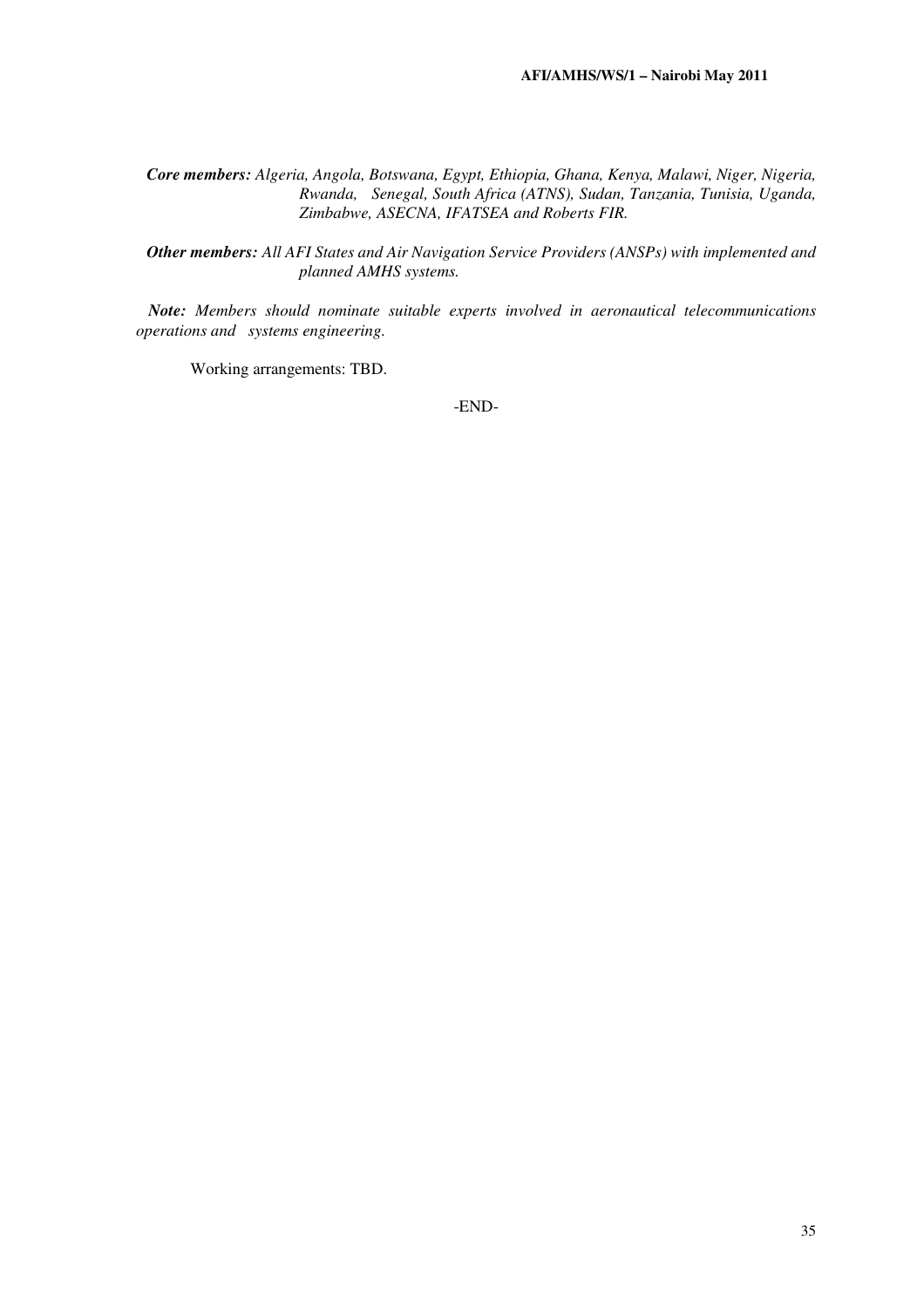# **Appendix D**

# **Summary of conclusions of the AFI Regional Workshop on AMHS**

| <b>Number</b>              | <b>Title</b>                                                                                                                                                                                                                                                                                                                                                                                                                                      |  |  |
|----------------------------|---------------------------------------------------------------------------------------------------------------------------------------------------------------------------------------------------------------------------------------------------------------------------------------------------------------------------------------------------------------------------------------------------------------------------------------------------|--|--|
| <b>Agenda Item 1</b>       | Introduction: Overview- End systems providing the ATSMHS- Terminology                                                                                                                                                                                                                                                                                                                                                                             |  |  |
| <b>Recommendation 1/01</b> | Reinforcement of AFI Ground-Ground Communication medium capability to support the<br>implementation of ATN                                                                                                                                                                                                                                                                                                                                        |  |  |
|                            | That, considering the critical role of the satellite VSAT based networks to support ATN components<br>in particular AMHS within AFI, Administration/Organizations reinforce the capability of current<br>Networks (AFISNET, CAFSAT, NAFISAT, and SADC/2) to comply with the requirements of<br>ATSMHS in accordance with the specifications provided by ICAO Doc 9880.                                                                            |  |  |
| <b>Agenda Item 2</b>       | <b>System Level Provisions</b>                                                                                                                                                                                                                                                                                                                                                                                                                    |  |  |
| <b>Recommendation 1/02</b> | <b>Multilateral Agreement</b>                                                                                                                                                                                                                                                                                                                                                                                                                     |  |  |
|                            | That in accordance with the provision of DOC 9880, States/Organizations develop models of bilateral<br>and multilateral agreements aiming to ensure the compliance and the full interoperability of their<br><b>AMHS</b> facilities.                                                                                                                                                                                                              |  |  |
| <b>Agenda Item 3</b>       | <b>ATSMHS Specifications</b>                                                                                                                                                                                                                                                                                                                                                                                                                      |  |  |
| <b>Recommendation 1/03</b> | Need of reference technical specifications for the implementation of AMHS in AFI Region                                                                                                                                                                                                                                                                                                                                                           |  |  |
|                            | That in accordance with interoperability requirements for the implementation of Extended AMHS,<br>AFI/AMHS/I/TF develop a draft referential technical specification taking into consideration the<br>existence AMHS systems with the support of ICAO.                                                                                                                                                                                             |  |  |
| <b>Recommendation 1/04</b> | <b>National and Regional Security Policy and Regulation</b>                                                                                                                                                                                                                                                                                                                                                                                       |  |  |
|                            | That, the AFI/AMHS/I/TF should develop with the support of ICAO, guidelines for national and<br>regional security policy and regulation for AMHS systems and applications.                                                                                                                                                                                                                                                                        |  |  |
| <b>Agenda Item 4</b>       | <b>AFTN/AMHS Gateway Specifications</b>                                                                                                                                                                                                                                                                                                                                                                                                           |  |  |
| <b>Recommendation 1/05</b> | Survey of the status of implementation ATSMHS in AFI neighboring regions                                                                                                                                                                                                                                                                                                                                                                          |  |  |
|                            | That, a survey of the status of implementation of AMHS in the AFI neighboring regions be<br>conducted in order to align the implementation of cost effective AFTN AMHS Gateway<br>capability aiming to ensure seamless Aeronautical Fixed Service during the AMHS transition<br>period.                                                                                                                                                           |  |  |
| <b>Agenda Item 5</b>       | <b>AMHS</b> Implementation in the AFI Region                                                                                                                                                                                                                                                                                                                                                                                                      |  |  |
| <b>Recommendation 1/06</b> | Development of AFI Strategy for the Implementation of AMHS in the AFI Region<br>That, in the spirit of APIRG Conclusion 17/16 (Implementation of AMHS), active coordination<br>should be maintained between States and all relevant stakeholders to develop the regional strategy<br>of implementation of AMHS taking into consideration, the experience gained by the<br>States/Organizations who have already implemented basic ATSMHS systems. |  |  |
| <b>Recommendation 1/07</b> | Need of training on AMHS for AFI technical personnel                                                                                                                                                                                                                                                                                                                                                                                              |  |  |
|                            | That,                                                                                                                                                                                                                                                                                                                                                                                                                                             |  |  |
|                            | a) States/Organizations should develop consolidated training plan for technical operational and<br>maintenance personnel;                                                                                                                                                                                                                                                                                                                         |  |  |
|                            | b) ICAO should pursue its efforts in supporting the AFI States through training Regional Workshops<br>and seminars on AMHS facilities and applications.                                                                                                                                                                                                                                                                                           |  |  |